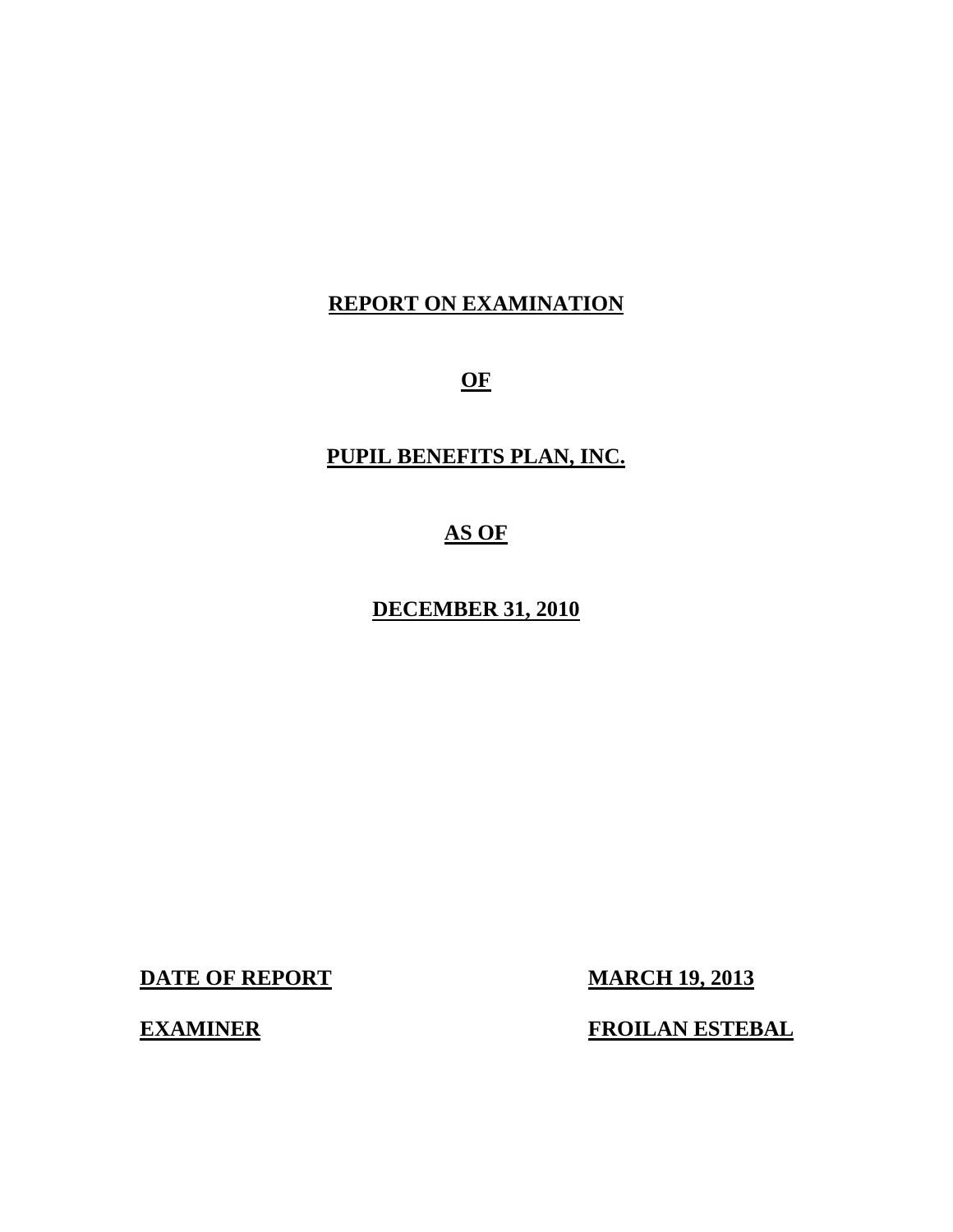# **TABLE OF CONTENTS** TABLE OF CONTENTS<br>ITEM NO. **PAGE NO.**

# **ITEM NO.**

| 1. | Scope of the examination                                     | 2  |
|----|--------------------------------------------------------------|----|
| 2. | Executive summary                                            | 4  |
| 3. | Description of the Plan                                      | 5  |
|    | A. Corporate governance                                      | 6  |
|    | B. Territory and plan of operation                           | 9  |
|    | C. Reinsurance                                               | 9  |
|    | D. Significant operating ratios                              | 10 |
|    | E. Accounts and records                                      | 11 |
| 4. | <b>Financial statements</b>                                  | 19 |
|    | A. Balance sheet                                             | 19 |
|    | B. Statement of revenue, expenses and capital and<br>surplus | 20 |
| 5. | Claims unpaid                                                | 21 |
| 6. | Market conduct activities                                    | 22 |
|    | A. Agents and brokers                                        | 22 |
|    | B. Advertising                                               | 23 |
|    | C. Complaints                                                | 24 |
|    | D. Claims processing review                                  | 25 |
| 7. | Compliance with prior report on examination                  | 29 |
| 8. | Summary of comments and recommendations                      | 31 |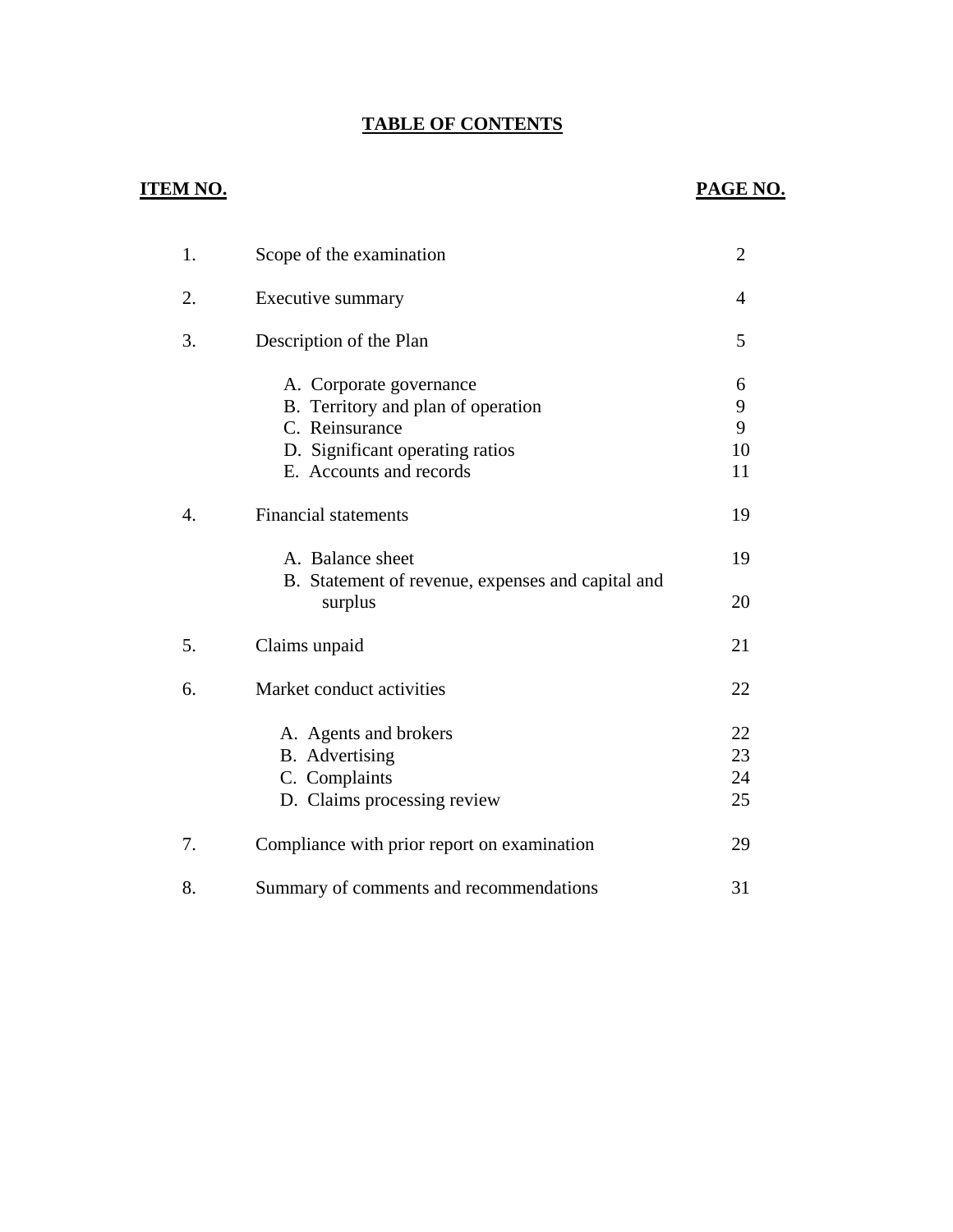

Andrew M. Cuomo Governor

M. Cuomo **Benjamin M. Lawsky** Superintendent

March 19, 2013

#### Honorable Benjamin M. Lawsky Superintendent of Financial Services Albany, NY 12257

Sir:

Pursuant to the requirements of the New York Insurance Law and acting in accordance with the instructions contained in Appointment Number 30723, dated June 8, 2011, attached hereto, I have made an examination into the condition and affairs of Pupil Benefits Plan, Inc., a not-for-profit corporation licensed pursuant to Article 43 of the New York Insurance Law, as of December 31, 2010, and respectfully submit the following report thereon.

The examination was conducted at the home office of Pupil Benefits Plan, Inc. located at 101 Dutch Meadows Lane, Glenville, New York.

Wherever the designations, the "Plan" or "Pupil Benefits" appear herein, without qualification, they should be understood to indicate Pupil Benefits Plan, Inc. Additionally, wherever the designation, the "Department" appears herein, without qualification, it should be understood to indicate the New York State Department of Financial Services.

25 BEAVER STREET, NEW YORK, NY 10004 | <WWW.DFS.NY.GOV>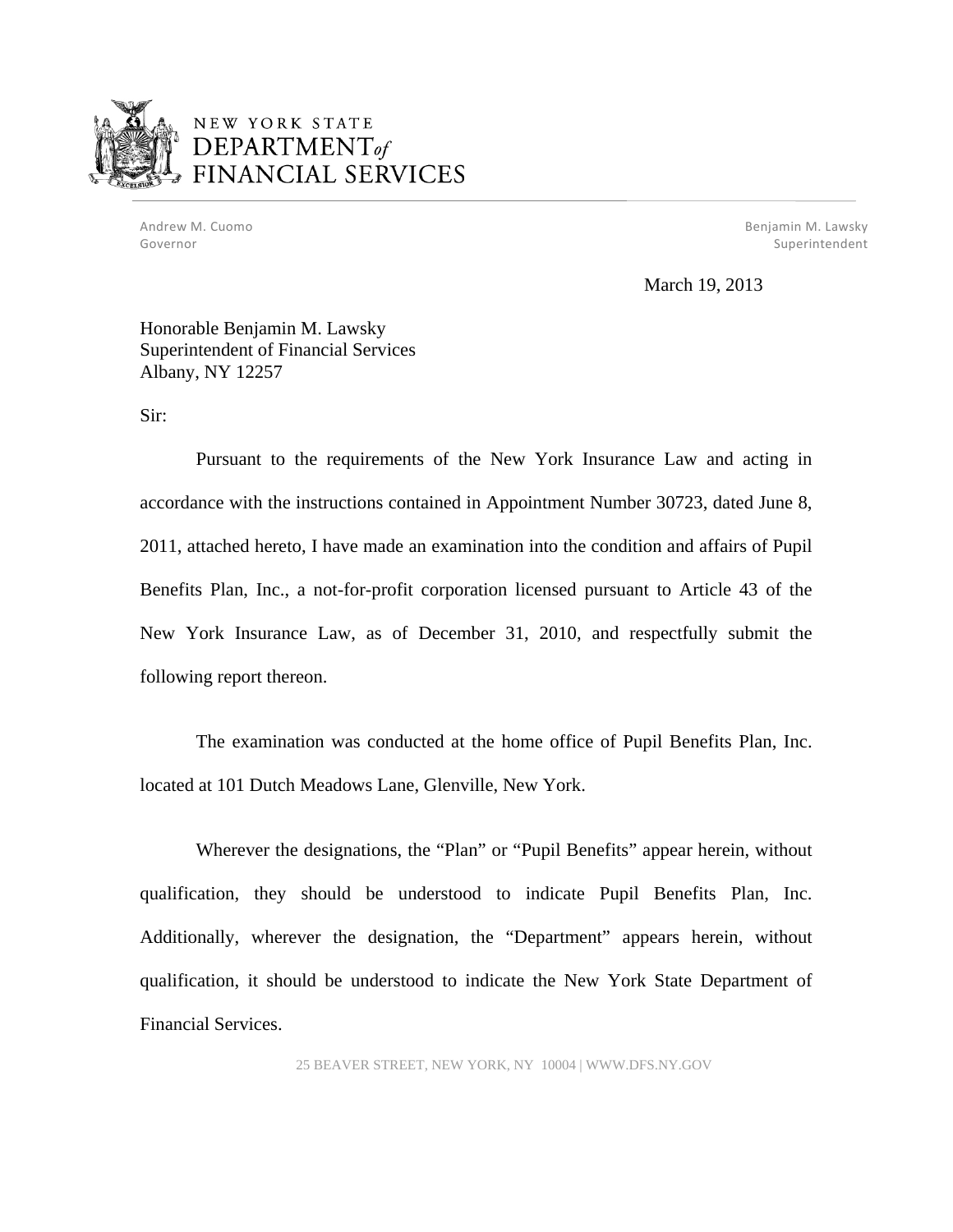#### **1. SCOPE OF THE EXAMINATION**

The previous examination was conducted as of December 31, 2007. This examination of the Plan was a combined (financial and market conduct) examination and it covered the three-year period from January 1, 2008 through December 31, 2010. The financial component of the examination was conducted as such term is defined in the National Association of Insurance Commissioners ("NAIC") *Financial Condition Examiners Handbook, 2010 Edition* (the "Handbook"). The examination was conducted observing the guidelines and procedures in the Handbook. Where deemed appropriate by the examiners, transactions occurring subsequent to December 31, 2010, were also reviewed.

The financial portion of the examination was conducted on a risk-focused basis, in accordance with the provisions of the Handbook, which provides guidance for the establishment of an examination plan based on the examiner's assessment of risk in the Plan's operations and utilizes that evaluation in formulating the nature and extent of the examination. The examiner planned and performed the examination to evaluate the Plan's financial condition, as well as to identify prospective risks that may threaten the future solvency of Pupil Benefits Plan, Inc. The risk-focused examination approach was included in the Handbook for the first time in 2007; thus, this examination was the first such type of examination of the Plan. The examiner planned and performed the examination to evaluate Pupil Benefit's current financial condition, as well as identify prospective risks that may threaten the future solvency of the Plan.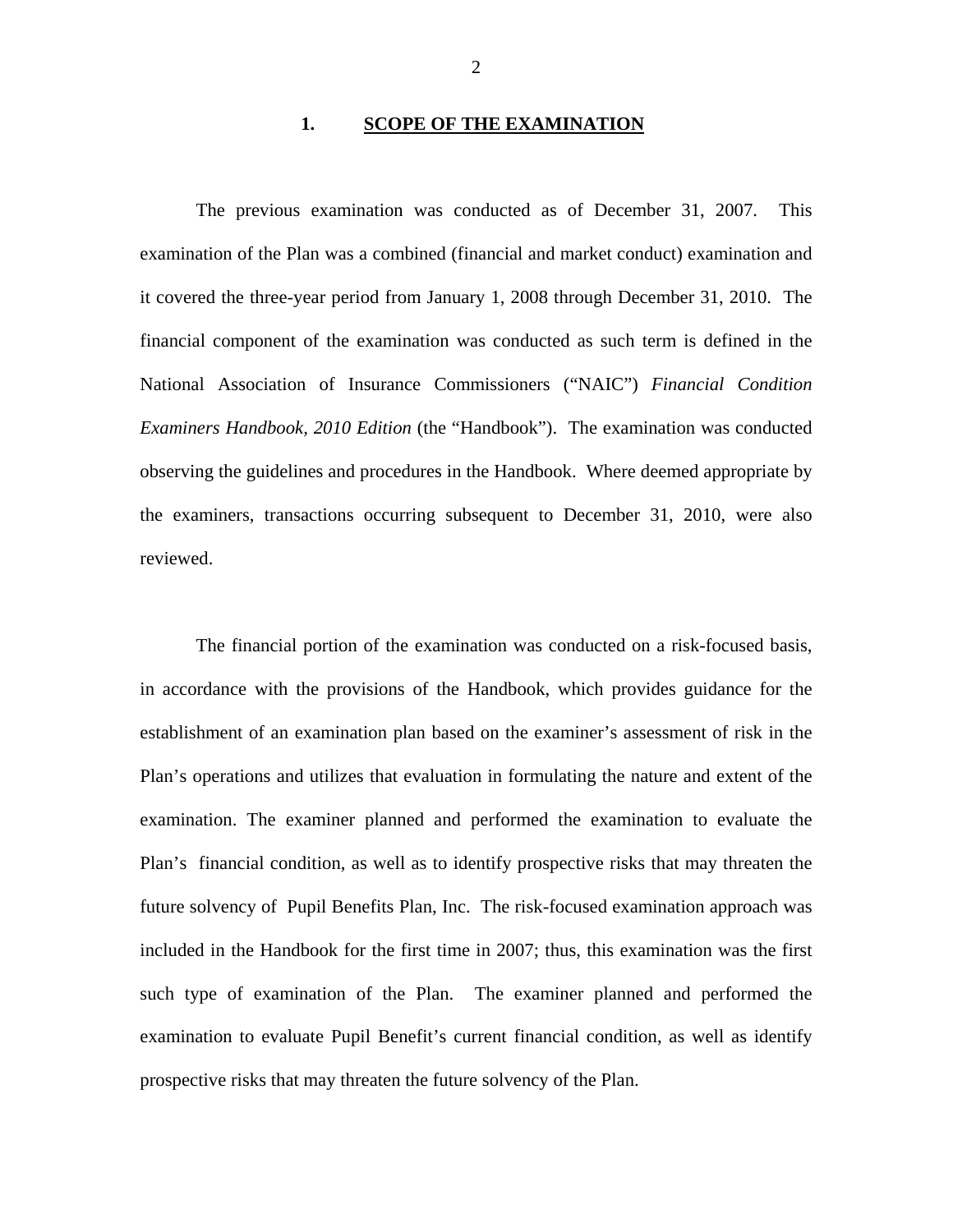The examiner identified key processes, assessed the risks within those processes and assessed the internal control systems and procedures used to mitigate those risks. The examination also included an assessment of the principles used and significant estimates made by management, an evaluation of the overall financial statement presentation, and determined management's compliance with the Department's statutes and guidelines, Statutory Accounting Principles, as adopted by the Department, and NAIC annual statement instructions.

Information concerning the Plan's organizational structure, business approach and control environment were utilized to develop the examination approach. The examination evaluated the Plan's risks and management activities in accordance with the NAIC's nine branded risk categories.

These categories are as follows:

- Pricing/Underwriting
- Reserving
- Operational
- Strategic
- Credit
- Market
- Liquidity
- Legal
- Reputational

The Plan was audited annually, for the years 2008 through 2010, by the accounting firm of Marvin and Company, P.C. ("Marvin"). The Plan received an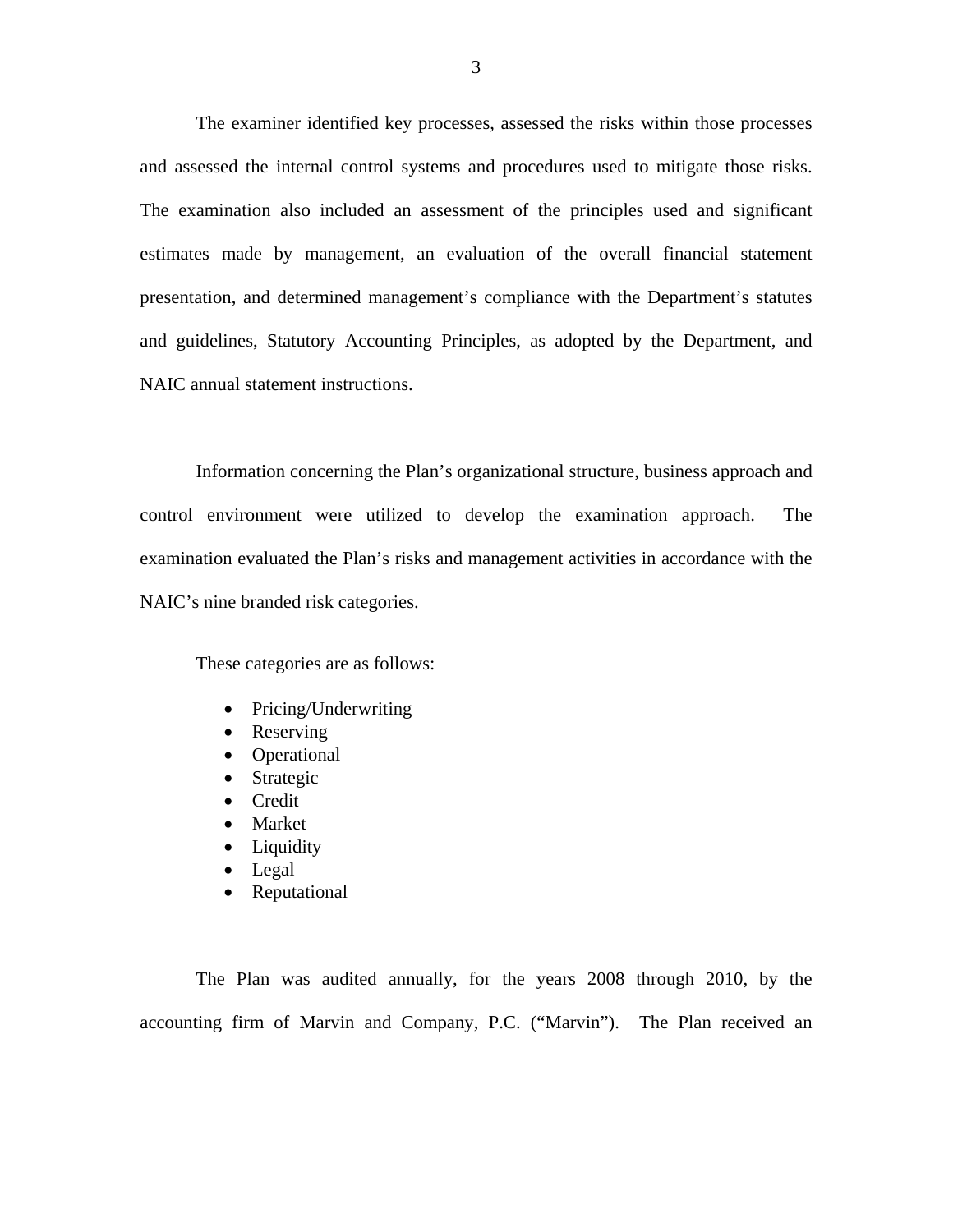unqualified opinion from Marvin in each of those years. Certain audit work papers of Marvin were reviewed and relied upon in conjunction with this examination.

A review was also made to ascertain what action was taken by the Plan with regard to comments and recommendations contained in the prior report on examination.

This report on examination is confined to financial statements and comments on those matters which involve departures from laws, regulations or rules, or which require explanation or description.

#### **2. EXECUTIVE SUMMARY**

The examination revealed several operational deficiencies that occurred during the examination period. Following are the significant findings of the examination included within this report on examination:

- The Plan failed to comply with the maximum administrative expense limitation prescribed by Section 4309(a)(2) of the New York Insurance Law. A similar finding was included in the prior report on examination**.**
- The Plan failed to comply with the provisions of New York Insurance Law Section 2102(a)(1).
- The Plan failed to comply with Section 3224-a(a) and Section 3224-a(b) of the New York Insurance Law (Prompt Pay Law).
- The Plan failed to comply with Department Regulation No. 64 by not maintaining a log of complaints received from members and providers.
- The Plan's disaster recovery/business continuity plan is outdated and lacking key information necessary to support procedures that are necessary to address an actual disaster or similar event.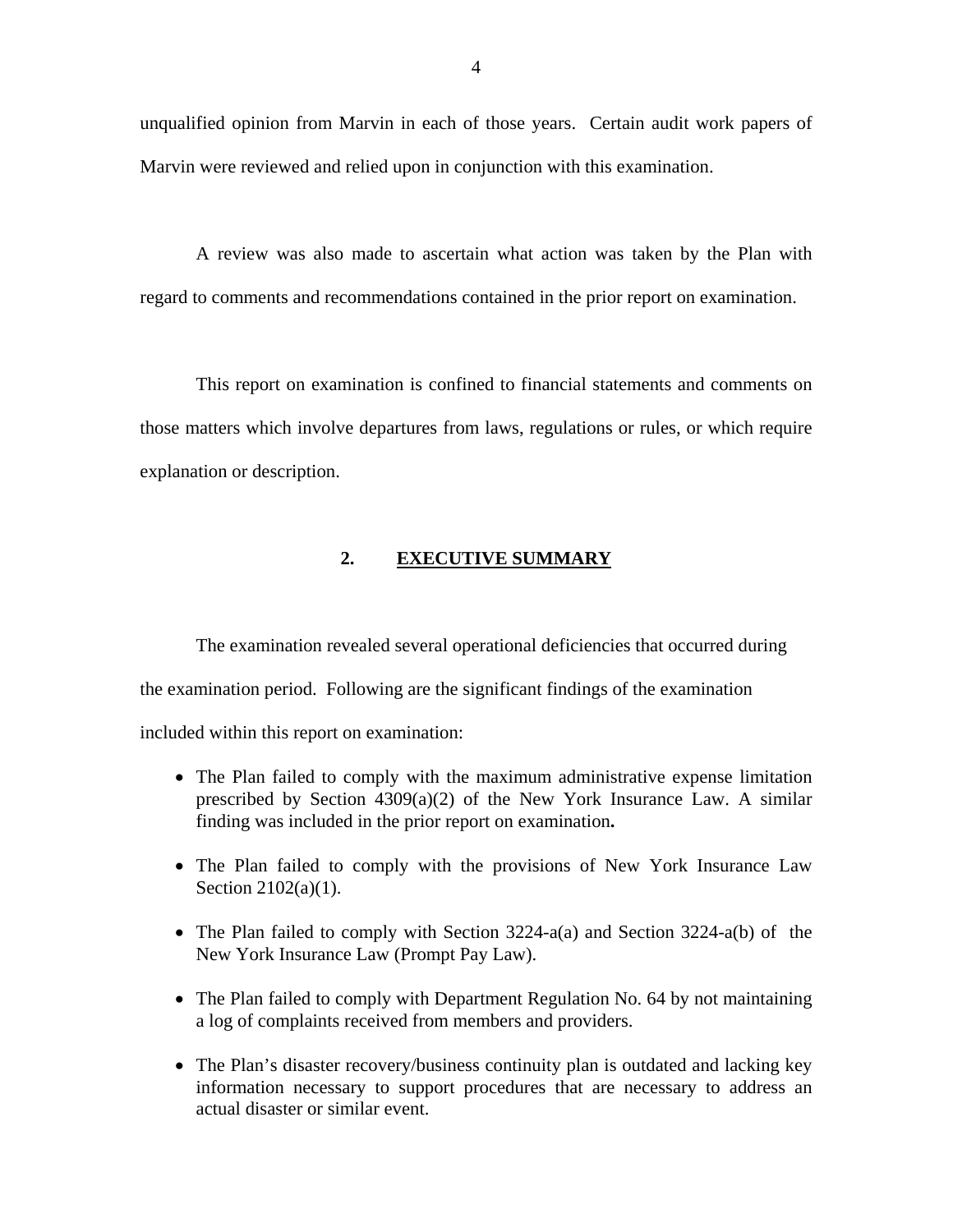#### **3. DESCRIPTION OF THE PLAN**

<span id="page-6-0"></span>Pupil Benefits Plan, Inc. is a not-for-profit, medical expense indemnity corporation organized pursuant to the Not-For-Profit Corporation Law and is licensed under Article 43 of the New York Insurance Law. Pupil Benefits commenced business on July 18, 1941. The Plan provides hospital, medical and dental benefits for accidental bodily injuries sustained by elementary and high school students incurred while engaging in school sponsored activities. Benefits under the Plan's policies are secondary; therefore, all other primary insurance policies, except Medicaid, Tricare, Child Health Care Plus and Employee Retirement Income Security Act ("ERISA"), must be exhausted before payments are made by the Plan. The Plan's maximum exposure, per injury, is \$50,000.

The Plan was exempt from Federal income taxes under the provisions of Section 501(c)(4) of the Internal Revenue Code through June 30, 1987. Effective July 1, 1987, the Plan became subject to Federal income taxes due to changes adopted in the Tax Reform Act of 1986.

As a not-for-profit corporation, the Plan is exempt from New York State Tax, pursuant to Article 33, Section 1512 of New York Tax Law.

5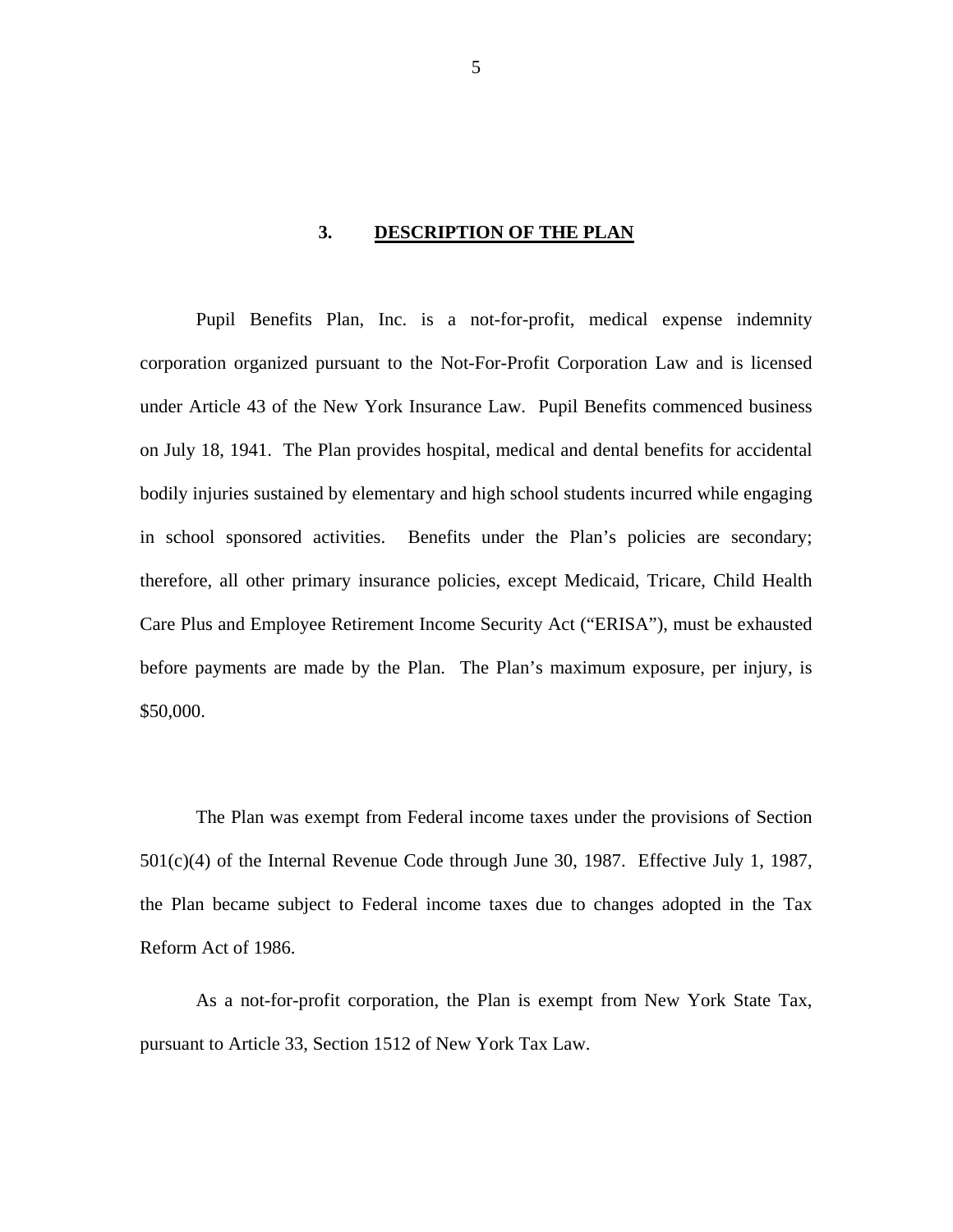### <span id="page-7-0"></span>A. Corporate Governance

Pursuant to the Plan's charter and by-laws, management of the Plan is to be vested in a board consisting of twenty-four members, who are elected annually. The board meets at least once during each calendar year in accordance with its by-laws. The directors of the Plan as of December 31, 2010 were as follows:

| Name and Residence                                     | <b>Principal Business Affiliation</b>                               |
|--------------------------------------------------------|---------------------------------------------------------------------|
| <b>Provider Representatives</b>                        |                                                                     |
| Eric Aronowitz M.D.<br>Schenectady, New York           | Orthopedic surgeon                                                  |
| Donald Henline M.D.<br>Potsdam, New York               | Orthopedic surgeon                                                  |
| <b>Lawrence Wiesner</b><br><b>Binghamton, New York</b> | Orthopedic surgeon                                                  |
| <b>Public Representative</b>                           |                                                                     |
| David Civale D.C.<br>Scotia, New York                  | Chiropractor                                                        |
| Thomas Heinzelman<br>Hudson Falls, New York            | Athletic Director,<br>Hudson Falls Central School District          |
| Daniel MacGregor<br><b>Ballston Spa, New York</b>      | President,<br>Pupil Benefits Plan, Inc.                             |
| <b>Michael Picciano</b><br>Weedsport, New York         | Retired Superintendent,<br><b>Weedsport Central School District</b> |
| Name and Residence                                     | <b>Principal Business Affiliation</b>                               |
| Virginia Plaisted, D.D.S.<br>Glenmont, New York        | Dentist                                                             |
| Luigi Rende<br>Waterford, New York                     | <b>Certified Athletic Trainer</b>                                   |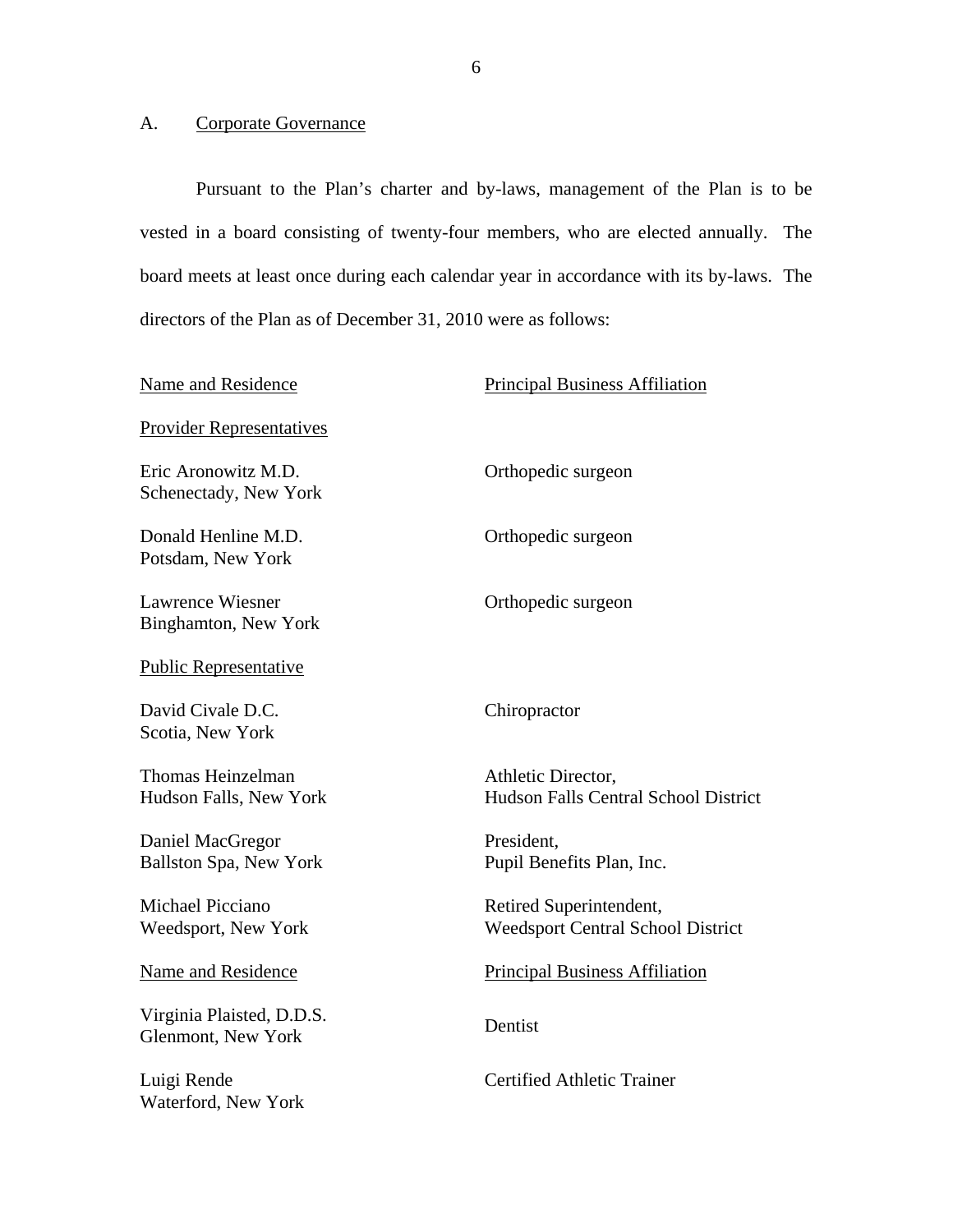Carol Rog Past President, Chenango Forks, New York Pupil Benefits Plan, Inc.

Wilson Bruce Watkins Retired superintendent,

Theodore Woods Recording Secretary,

Subscriber Representatives<br>
David Alena **David Alena** Assistant Superintendent,

Bayport, New York NYSPHSAA

Glens Falls, New York NYSPHSAA

Stanley Maziejka Superintendent,

Michael McCarthy, Superintendent,

Patrick Pizzarelli Past President. Long Beach, New York NYSPHSAA

Ryan Sherman, Superintendent,

Massena, New York

Kathy Sullivan Superintendent,

New Rochelle, New York Briarcliff Manor Central School District

North Rose, New York Pupil Benefits Plan, Inc.

Lyons, New York Lyons Central School District

Margaret Boice Assistant Superintendent, Norwich, New York Norwich City School District

Edward Cinelli Executive Director Section XI,

Douglas Kenyon Executive Director Section II,

Saratoga Springs, New York Stillwater Central School District

Saratoga Springs, New York Mechanicville Central School District

Cliff Moses Retired Superintendent, Morrisville, New York Galway Central School District

Saratoga Springs, New York Schylerville Central School District Name and Residence Principal Business Affiliation

Martha Slack Retired Athletic Director

Johnstown, New York Johnstown Central School District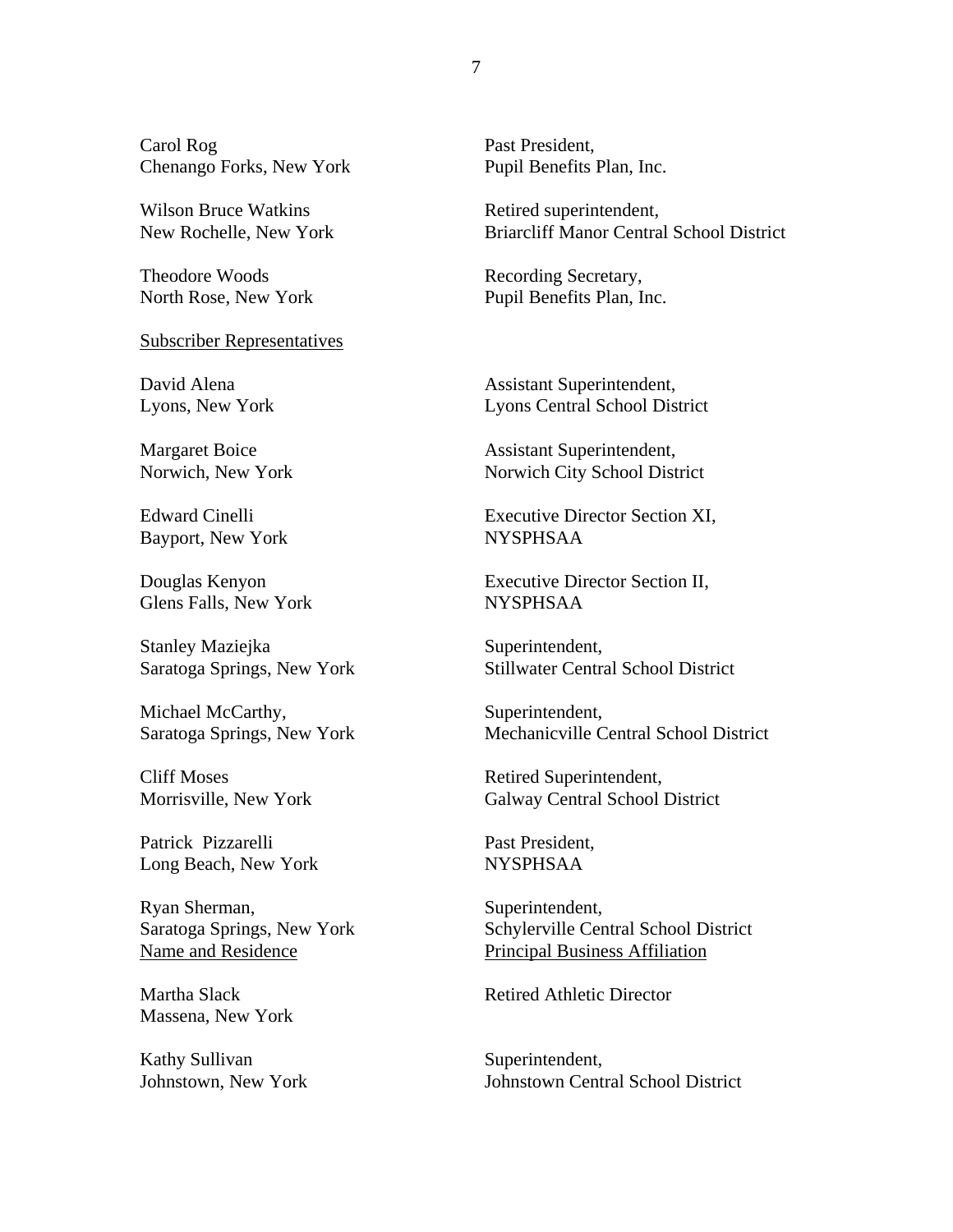The minutes of all meetings of the board of directors and committees thereof held during the examination period were reviewed. All board and committee meetings held during the examination period were well attended, with every member attending at least 50% of the meetings they were eligible to attend.

The principal officers of the Plan at December 31, 2010 were as follows:

| Name                                         | Title                  |
|----------------------------------------------|------------------------|
| Daniel N. MacGregor<br><b>Theodore Woods</b> | President              |
| Thomas D. McGuire                            | Secretary<br>Treasurer |

The members of the board of directors participate on a voluntary basis and the board is comprised mostly of high ranking current and retired school district officials. Daily operations are conducted under the supervision of the Plan's Executive Director, Thomas McGuire, who is assisted by the Plan's Chief Marketing Officer, Elaine McDuffee. Both officers provide invaluable service and leadership to the staff of the Plan, such that it would pose a great difficulty for the Plan to find a suitable replacement in the event that either one was to leave the Plan. Such a void would pose a great risk of interruption to the Plan's operations. At the time of the examination, the Plan had not devised a succession plan relative to the aforementioned officers.

8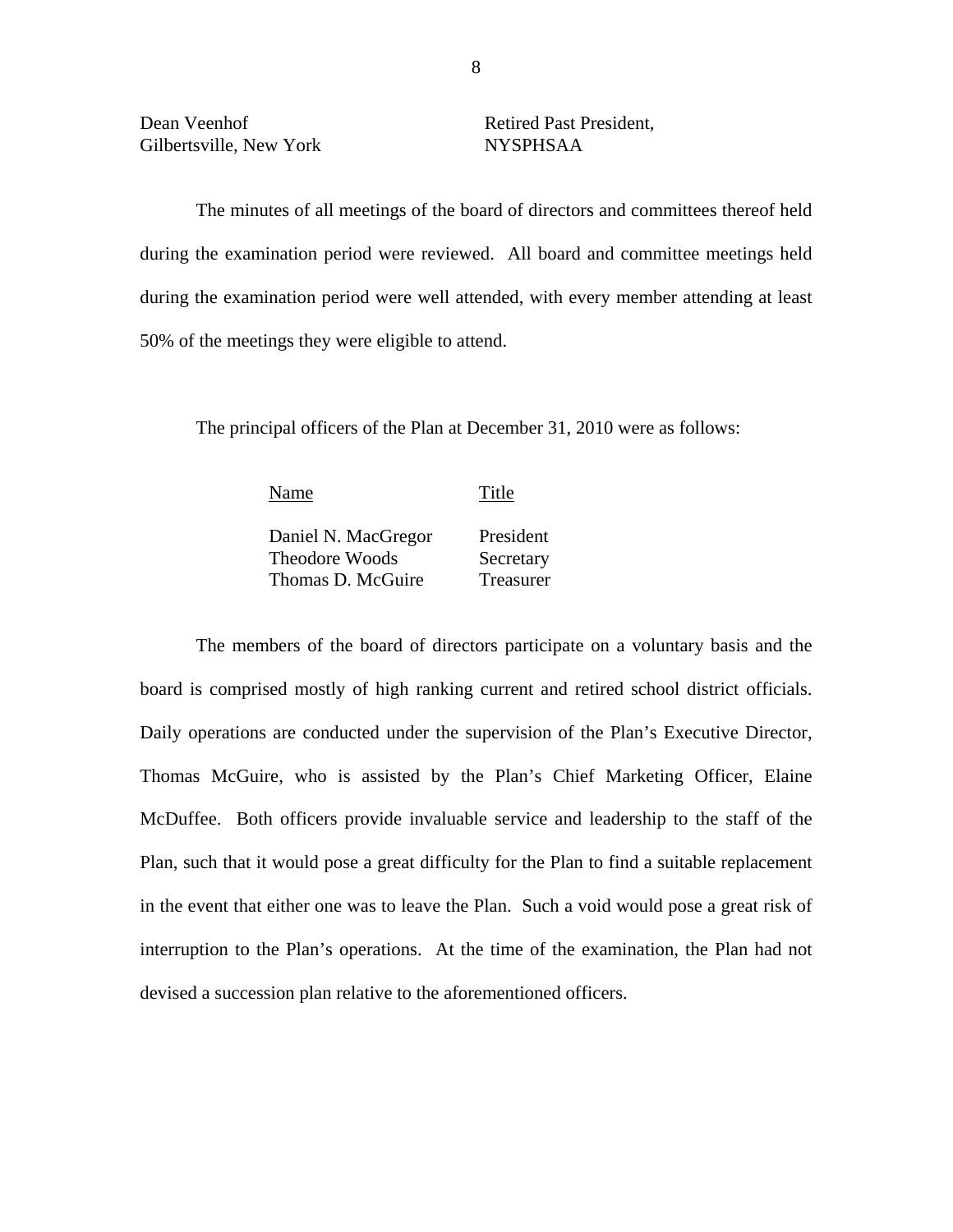<span id="page-10-0"></span>It is recommended that the Plan develop and implement a succession plan for its primary officers. It is recommended that such succession plan be approved by the Plan's board of directors.

#### B. Territory and Plan of Operation

The Plan is authorized to operate throughout New York State. All business is conducted from its home office in Glenville, New York.

Enrollment in the Plan is achieved by means of group contracts made with elementary, middle and high schools registered and approved by the Board of Regents of the State of New York. For the 2009/2010 school year, the Plan insured 365 schools with approximately 707,504 covered students. The table below indicates the direct premiums written during the examination period.

| Year | Direct Premiums Written |
|------|-------------------------|
|      |                         |
| 2008 | \$5,038,753             |
| 2009 | \$5,425,462             |
| 2010 | \$5,847,393             |

#### C. Reinsurance

The Plan did not maintain any reinsurance arrangements during the period under examination.

#### D. Significant Operating Ratios

The following ratios have been computed as of December 31, 2010, based upon the results of this examination: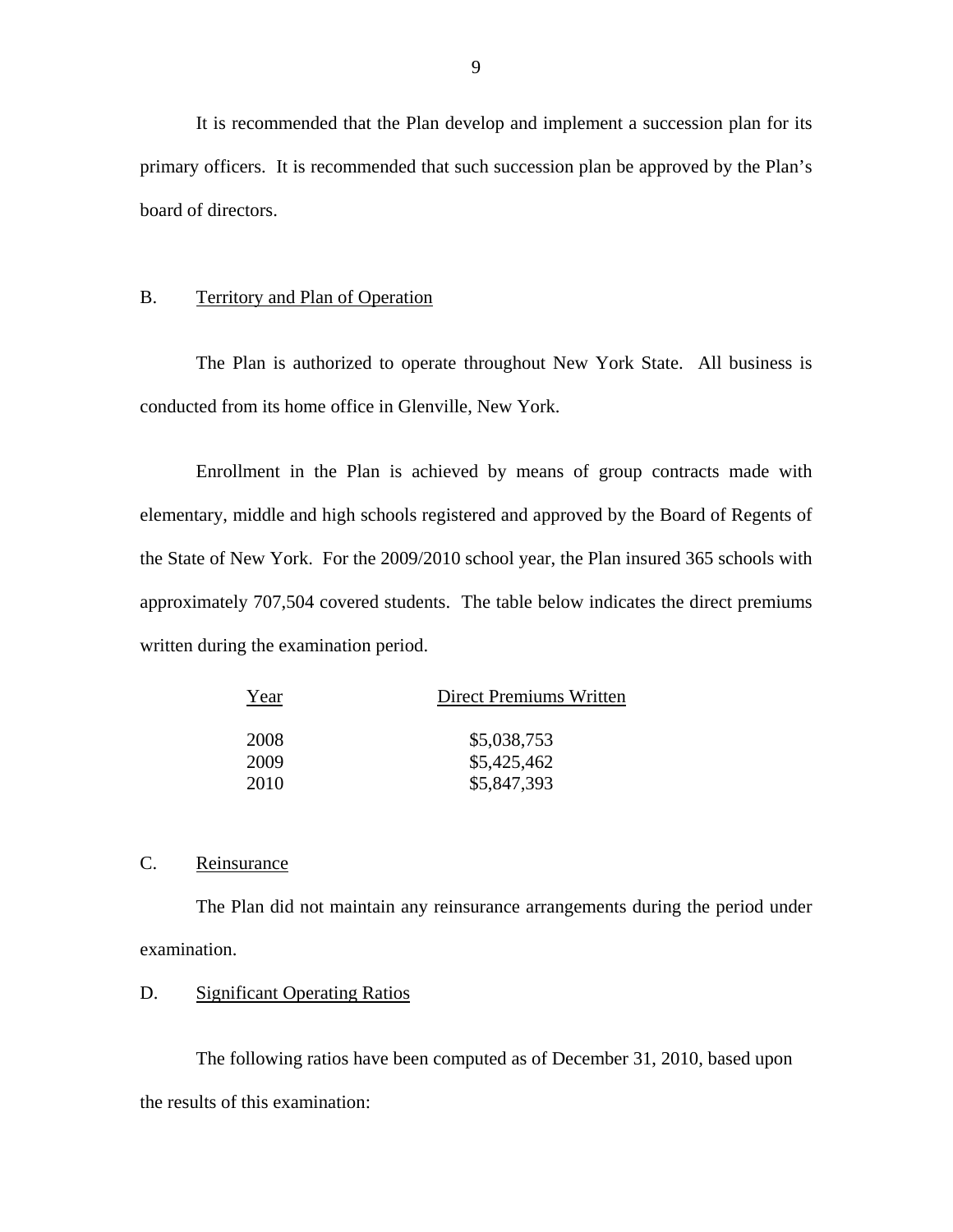| Net premiums written to surplus              | $3.5$ to 1 |
|----------------------------------------------|------------|
| Cash and invested assets to unpaid claims    | 128.6%     |
| Surplus to unpaid claims                     | 29.6%      |
| Claims and expenses paid to premiums written | 68.0%      |

The above ratios fall within the benchmark ranges set forth in the Fast Analysis Solvency Tools scoring ratios of the National Association of Insurance Commissioners (NAIC).

The underwriting ratios presented below are on an earned-incurred basis and encompass the three-year period covered by this examination:

|                                          | Amount       | Ratio      |
|------------------------------------------|--------------|------------|
| Claims incurred                          | \$13,509,180 | 82.82%     |
| Claims adjustment expenses incurred      | 1,310,262    | 8.03%      |
| General administration expenses incurred | 2,398,863    | 14.71%     |
| Net underwriting loss                    | (906, 697)   | $(5.56\%)$ |
| Premiums earned                          | \$16,311,608 |            |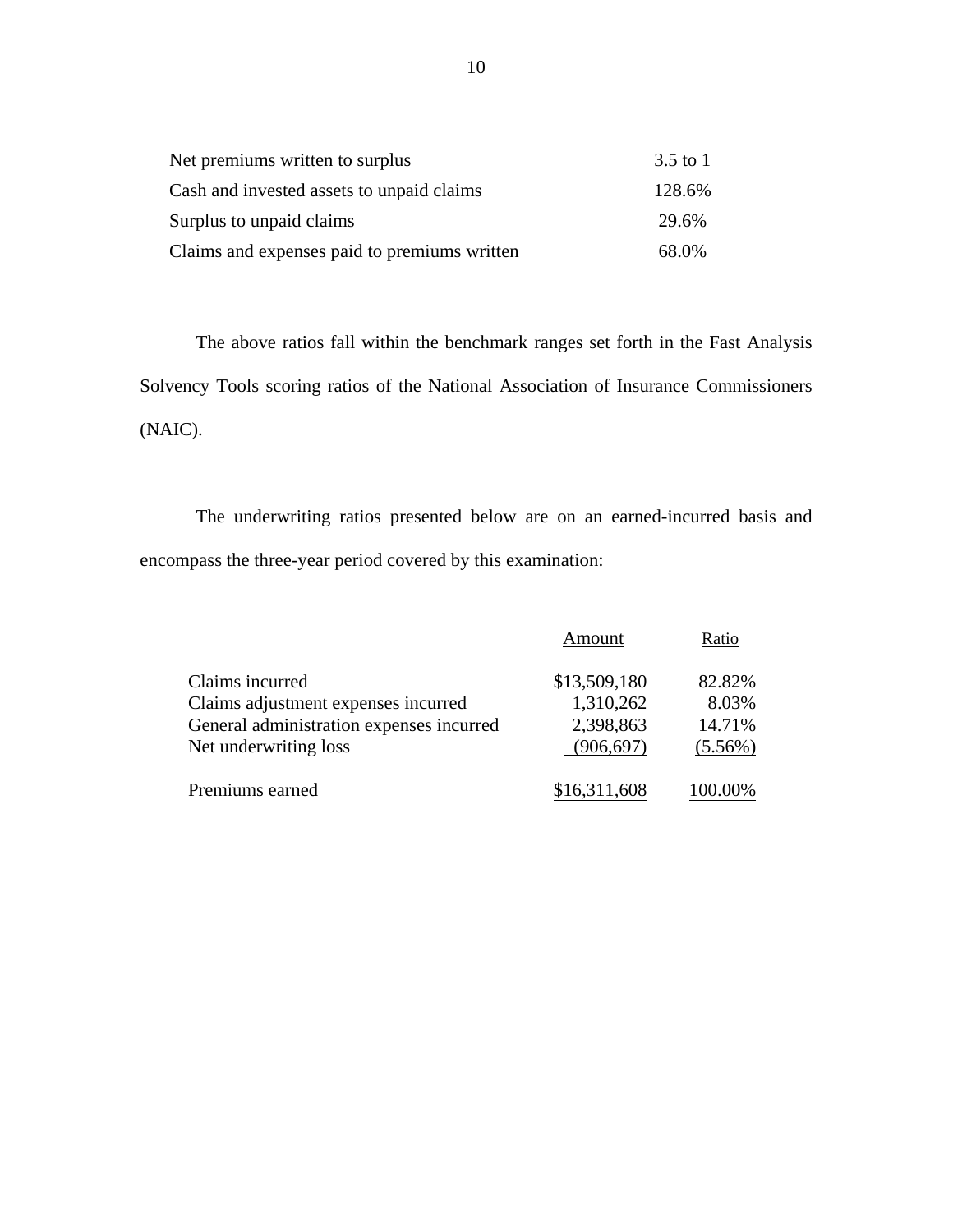#### <span id="page-12-0"></span>E. Accounts and Records

During the course of the examination, it was noted that the Plan's treatment of certain items was not in accordance with statutory accounting principles or annual statement instructions. A description of such items is as follows:

#### 1. Enterprise Risk Management / Internal Controls

The Plan does not assess risk in a systemic fashion nor does it adequately document strategies used to mitigate identified risk. In this regard, the Plan does not have a formal internal control process in place. Internal control documentation makes a risk-focused examination more effective and efficient. Although the Plan is not required to comply with Sarbanes Oxley ("SOX") and Model Audit Rule ("MAR"), Department Regulation No. 118 requirements, documentation of the Plan's internal control procedures should be prepared.

The Plan's limited internal control procedures limit the evaluation of internal control procedures mostly to observance and interviews. As a result, the examiners used professional judgment and determined there was a high likelihood it would be inefficient to test the operating effectiveness of the internal controls relating to the Plan's key functional areas for the examination period. Accordingly, the examination team took a non-controls reliance strategy for the current financial examination period which covers the period, January 1, 2008 through December 31, 2010.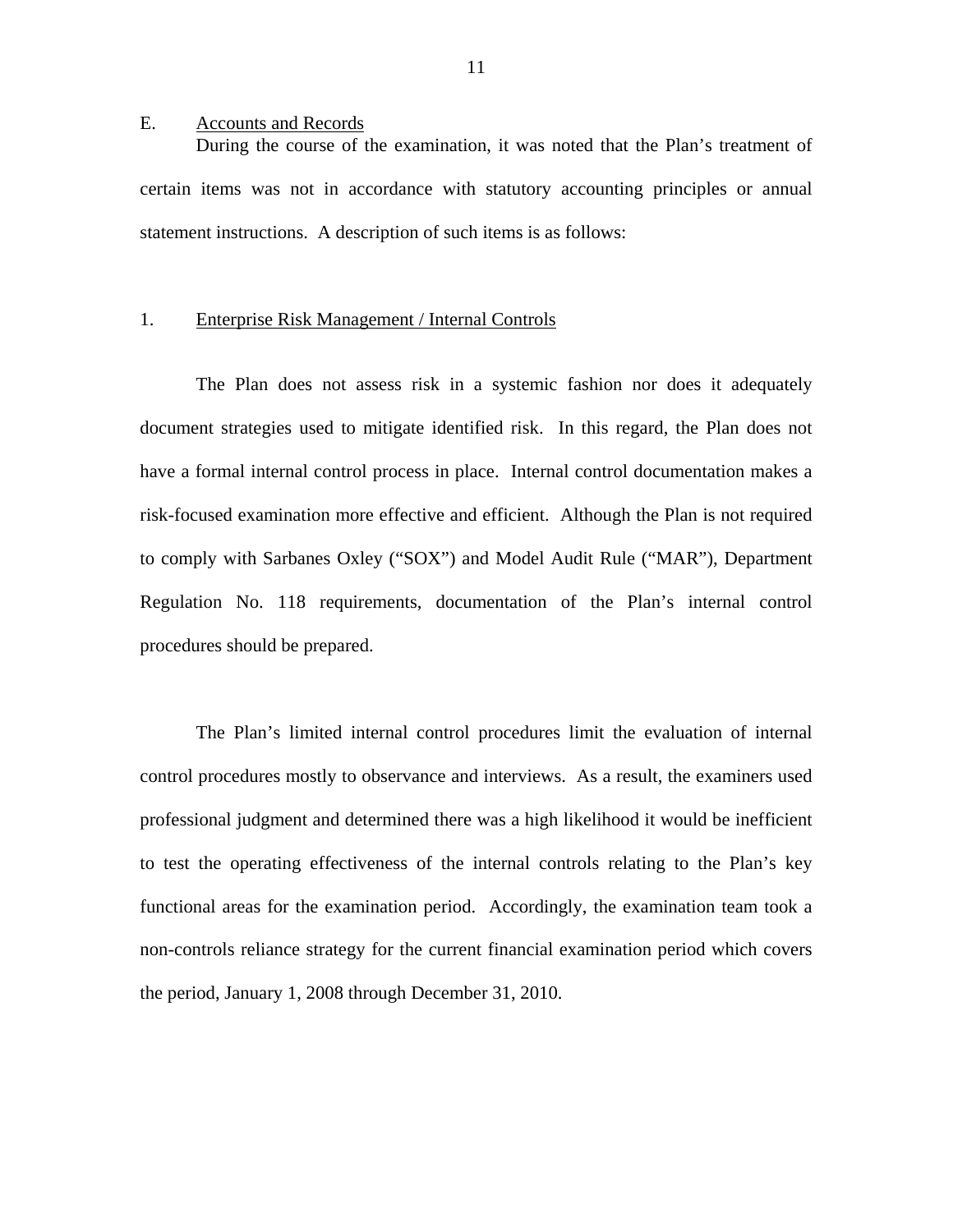The Plan's external auditors also stated that internal controls documentation at the Plan is a concern and thus needs to be improved upon. The Plan's external auditors however, did not reflect this observation through a management letter to the Plan. The auditors noted that internal control evaluation is not part of its audit plan.

Section 307(b) (1) of the New York Insurance Law states in part;

"…Each such insurer shall furnish the superintendent with an evaluation by such accountant of the accounting procedures and internal control systems of the insurer that are necessary to the furnishing of the opinion…"

It is recommended the Plan require its CPA firm to provide the Department with the evaluation of the accounting procedures and internal control systems of the Plan as required by Section 307(b) (1) of the New York Insurance Law.

Additionally, at small companies such as Pupil Benefits where proper segregation of duties may not be feasible and/or cost prohibitive, documentation of internal control processes enhances the awareness and highlights employees' and officers' duties and responsibilities.

It is recommended that the Plan formalizes and documents its internal controls processes and procedures, segregated by key functions.

It is also recommended that the Plan perform a general risk assessment of its operations and implement and document strategies that mitigate such risk. It is further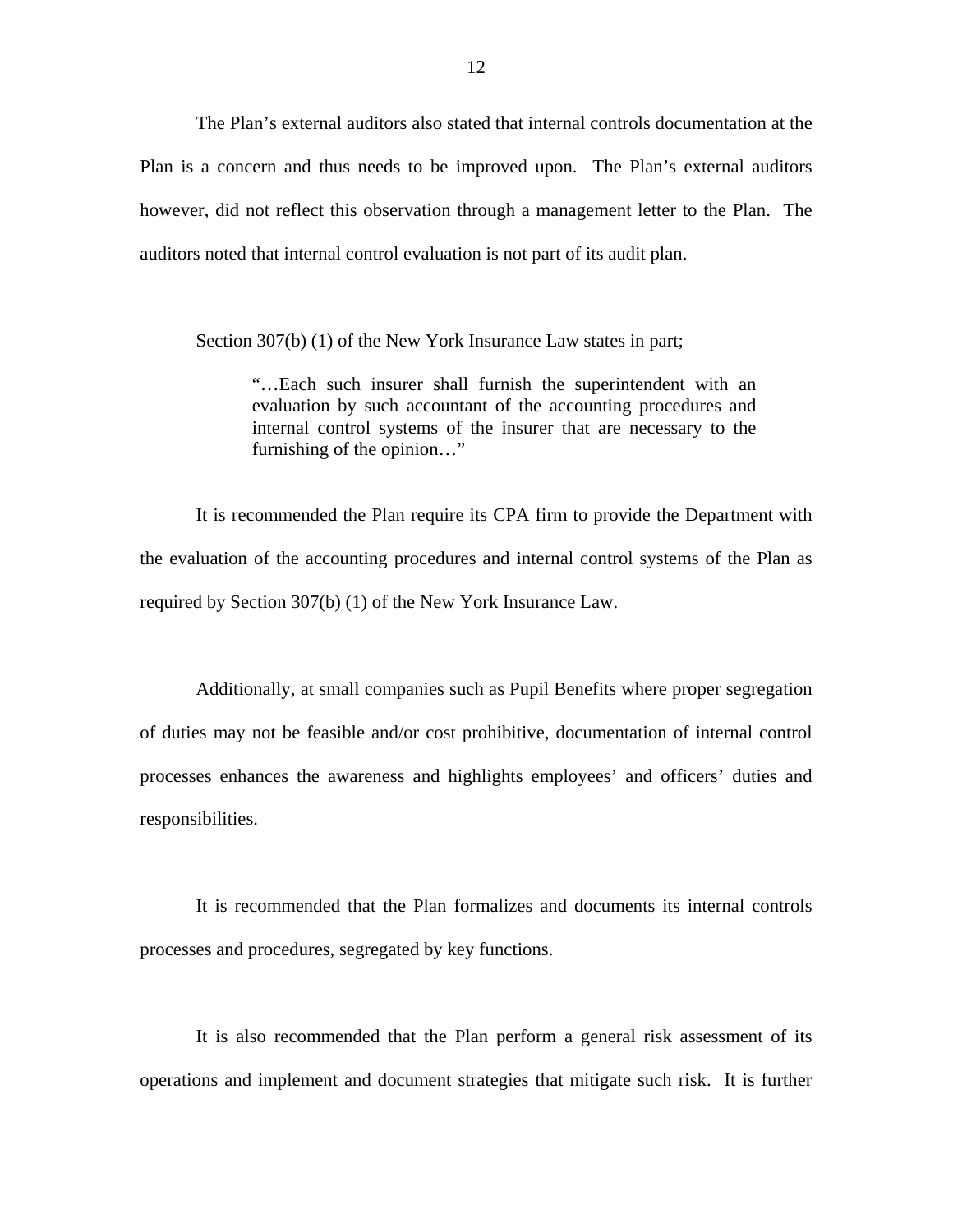recommended that such risk mitigation strategies be reviewed and approved by the Plan's board of directors.

#### 2. Limitation of Expenses

In accordance with the provisions of Section  $4309(a)(2)$  of the New York Insurance Law, the Plan's expenditures during any one year, for expenses other than benefit payments made to or on behalf of persons covered under contracts issued by the Plan, are limited to 19% of its premiums received during such year.

Section 4309(a)(2) of the New York Insurance Law states in part:

"No corporation subject to the provisions of this article shall, during any one year, disburse more than the percentages hereafter prescribed of the aggregate amount of the premiums received during such year as expenditures for expenses…twenty per centum reduced by one per centum for each five million dollars or fraction thereof above one million dollars of premiums received…"

The examination review revealed that the Plan's ratio of expenses paid to direct premiums written, for each of the three years under examination, was above the maximum ratio mandated by Section  $4309(a)(2)$  of the New York Insurance Law, as follows:

| Year | Direct<br>Premiums Written | <b>Expenses</b><br>Paid | Plan's<br><b>Expense</b><br>Ratio | Maximum Expense<br>Ratio Per Section<br>4309(a)(2)<br>of the NYIL |
|------|----------------------------|-------------------------|-----------------------------------|-------------------------------------------------------------------|
| 2008 | \$5,038,753                | \$1,116,512             | 22.16%                            | 19%                                                               |
| 2009 | \$5,425,462                | \$1,317,533             | 24.28%                            | 19%                                                               |
| 2010 | \$5,847,393                | \$1,275,080             | 21.81%                            | 19%                                                               |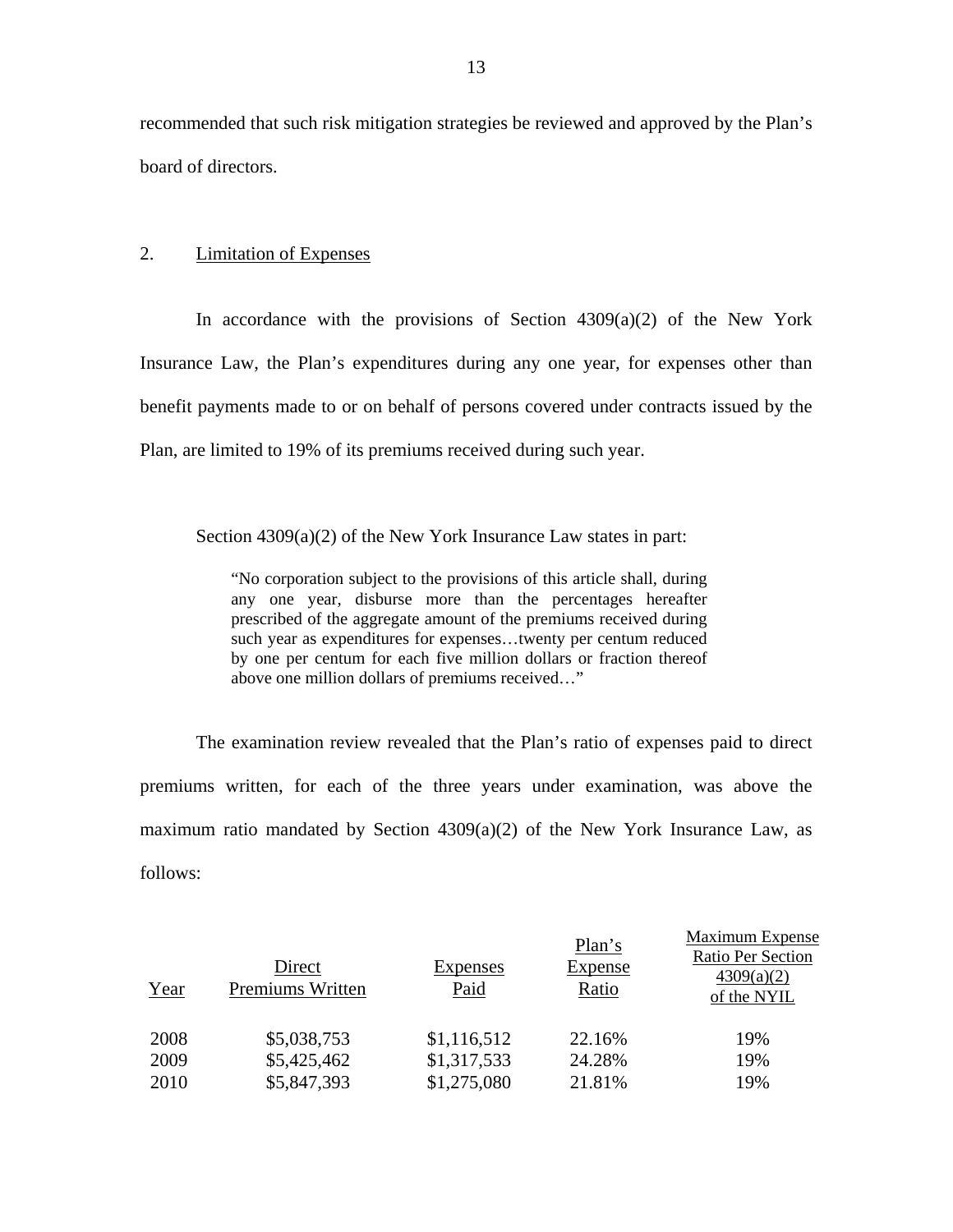It is recommended that the Plan complies with the requirements of Section 4309(a)(2) of the New York Insurance Law relative to the limitation of expenses.

#### 3. CPA Contracted Duties

The Plan contracts with an independent certified public accountant (CPA) to perform an audit of its financial statements on a Generally Accepted Accounting Principles (GAAP) basis. In addition to this audit, the CPA firm also provides accounting services to the Plan for a negotiated fee. The services include: receiving financial information from the Plan; maintaining the general ledger of the Plan and posting entries to the Plan's general ledger, which are later reviewed and approved by the Plan's Treasurer.

Department Regulation No. 118, Section 89.5(e)(1)(i) states the following;

 $\degree$ (e)(1) A Company may not utilize for any purpose of this Part any work performed or prepared by a CPA if that CPA also contemporaneously provides any of the following non-audit services to that company: (i) bookkeeping or other services related to the accounting records or financial statements of the company;"

Further, such CPA firm also compiled the data from the Plan's books of account to complete the New York statutory "Annual", "Quarterly" and "Supplement" filings during the examination period.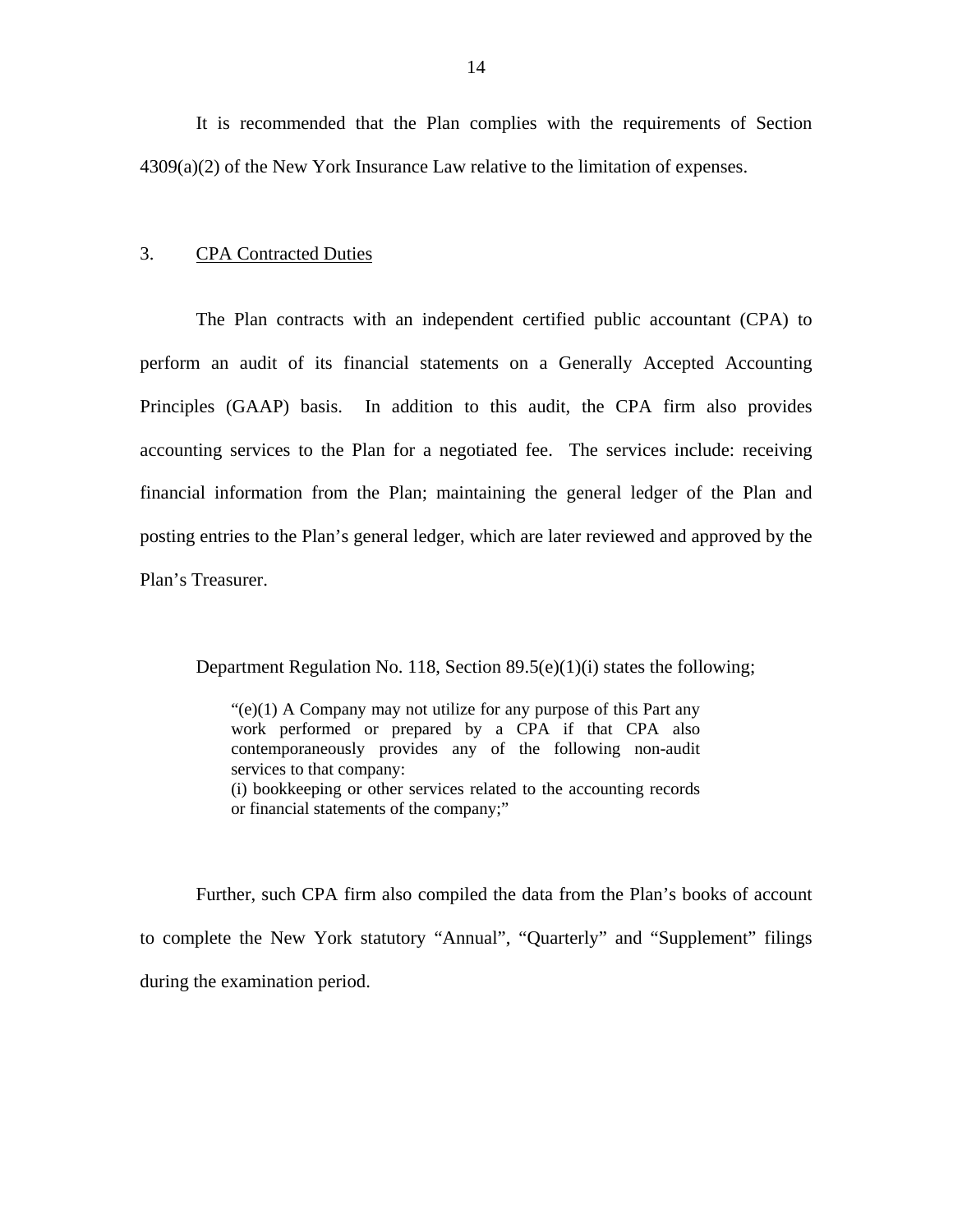The American Institute of Certified Public Accountants (AICPA) has the following rule in place:

#### **AICPA 01, Rule 101—Independence.**

"A member in public practice shall be independent in the performance of professional services as required by standards promulgated by bodies designated by Council".

It is recommended that the Plan complies with Department Regulation No. 118, Section 89.5(e) and cease the practice of having its CPA firm perform accounting and ancillary functions of the Plan's books that such CPA firm also audits and provides an opinion on.

It is recommended that the Plan's board of directors review the practice of having its CPA firm conduct duties which appear to be in conflict with AICPA .01 Rule 101.

#### 4. Information Technology

The Information Technology ("IT") portion of the examination was performed in accordance with the guidelines outlined in the National Association of Insurance Commissioners ("NAIC") *Financial Condition Examiners Handbook, 2010 Edition* (the "Handbook"), utilizing a modified Exhibit C (*Evaluation of Controls in Information Technology*) approach. The review was modified because the Plan is not required to comply with either the Sarbanes-Oxley Act ("SOX"), or the NAIC's Model Audit Rule ("MAR") Department Regulation No. 118. The Plan is also not required to follow the Control Objectives for Information and related Technology ("COBIT") framework.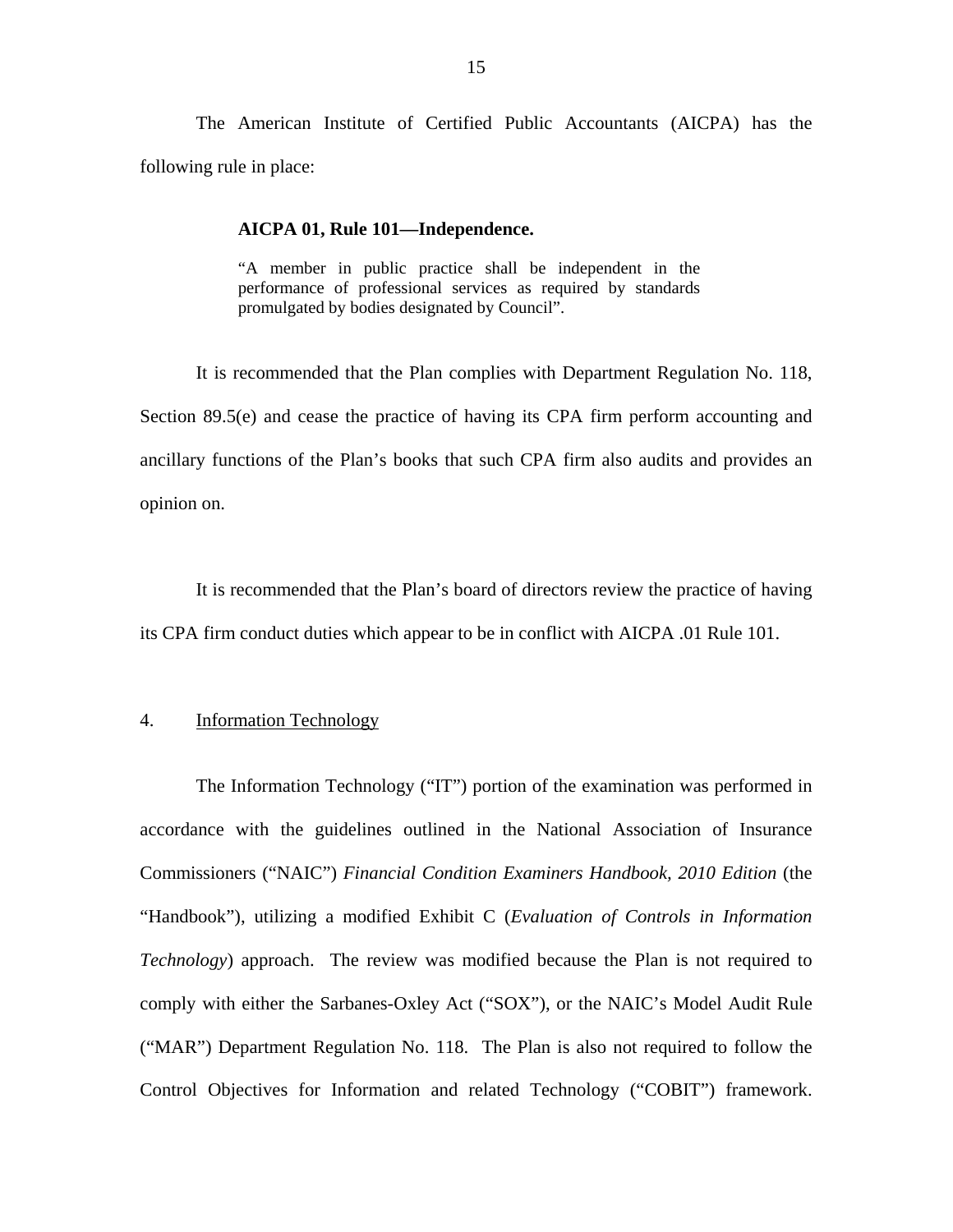These waivers are all granted because the Plan's premium volume is below the thresholds stipulated under the above mentioned requirements.

The objective of the examiner's review was to assess the Plan's IT general controls ("ITGC") and procedures through the identification of inherent risk, mitigating controls and residual risk. Key areas targeted during the review included the following:

- IT management and organizational controls;
- Application and operating system software change controls;
- System and program development controls;
- Overall systems documentation;
- Logical and physical security controls;
- Contingency planning;
- Local and wide area networks;
- Personal computers; and
- Server controls.

During the Review of IT general controls, the following was noted:

- A. The Plan's two file servers are enclosed in a glass cabinet, which is not locked, and accessible to anyone within the Plan's office.
- B. The Plan does not have an image or digital copy of its paper claims documents.
- C. The Plan's office does not have sprinklers or other fire prevention equipment, leaving IT equipment such as file servers, desktop computers and paper claim files unprotected.
- D. The Plan claims data backup is achieved through an online company. Access and control is maintained by the Plan's systems programmer, who is a consultant that operates from Atlanta, Georgia. The Plan does not maintain processes and procedures to retrieve claims or other important data in the event of a disaster. Further, the backup data processes have not been tested for effectiveness.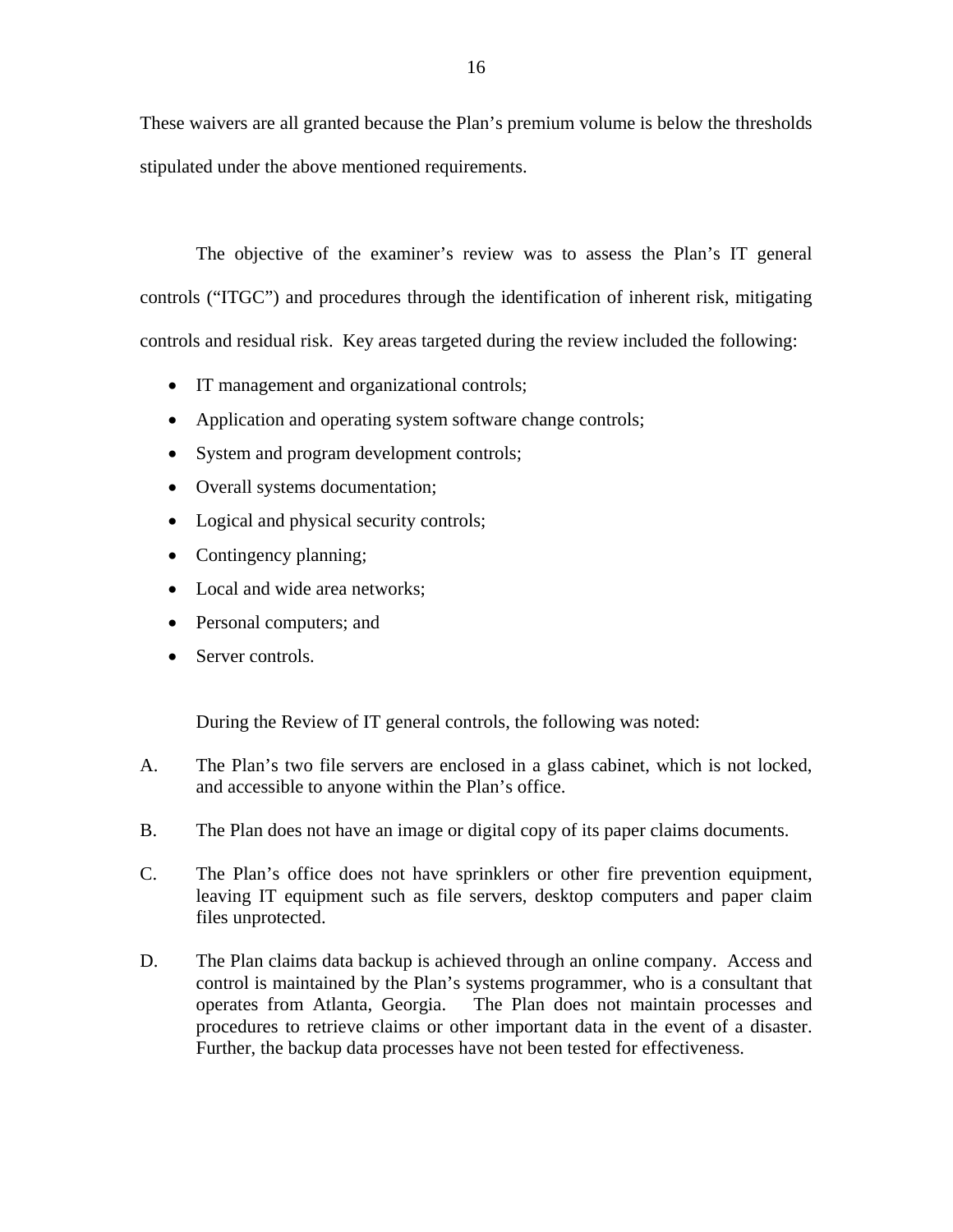It is recommended that the Plan improves the existing internal controls of its IT environment by developing and incorporating the following within its IT control procedures:

- Ensure that file server cabinets remain locked and secure at all times, with access only to authorized personnel.
- Evaluate and consider an image and/or digital backup of its paper claims data thereby reducing the risk of losing claims information and other valuable documentation.
- Invest in a fire suppression system or other fire prevention equipment to protect the Plan's equipment such as file servers, desktop computers and claims documentation.
- Develop and document processes and procedures to retrieve claims data from the online data company, as well as test for accuracy and effectiveness of such retrieval process.

#### 5. Disaster Response Plan

The Plan submitted a disaster response plan to the Department on December 1, 2004. A review of the response shows that key contact information has changed since its adoption. Updated information with regard to the Plan's operational processes is missing from the recovery plan. Specifically, the names and contact numbers of current IT consultants are not included in the disaster response plan.

It is recommended that the Plan re-evaluate and update its disaster recovery and business continuity plan utilizing the guidelines stated in Department Circular Letter No. 2 (February 17, 2011).

A review of the Plan's disaster response plan revealed the following: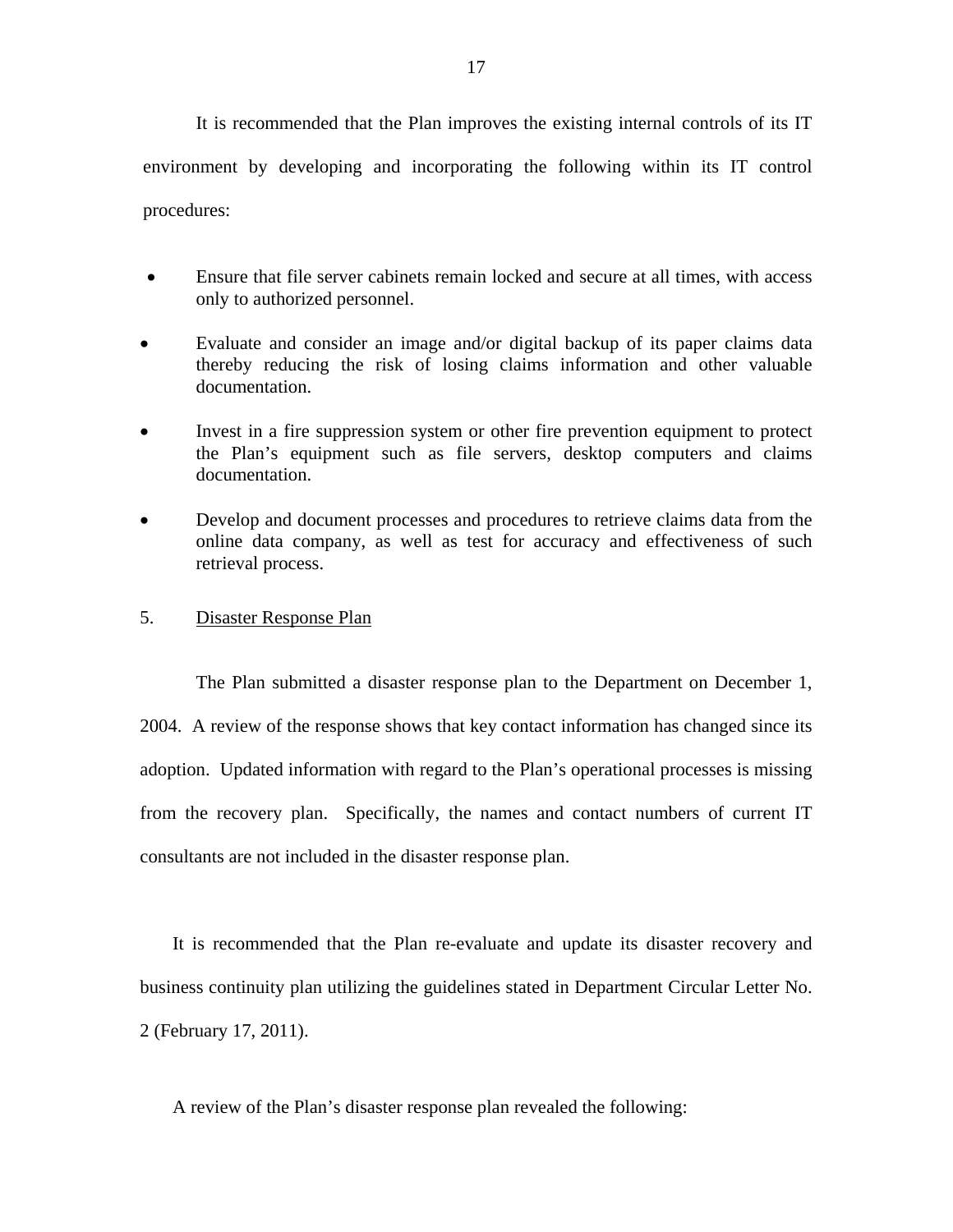- A. The Plan's Vendor contact list has not been updated since 2004)
- B. The disaster response plan notes several possible alternate sites, however it has not been determined if the sites mentioned are capable of handling work spaces and actual business continuity in the event of a disaster.
- C. The disaster response plan does not address the steps necessary to continue or regenerate its IT business applications and claims processing in the event of a disaster that would disable the Plan's equipment and facilities.
- D. The disaster response plan does not contain the processes and procedures necessary to retrieve claims data backed up through its internet on-line vendor and have not tested it for its effectiveness.

It is recommended that the Plan re-evaluate and amend its Disaster Response Plan

by developing and incorporating the following enhancements and procedures:

- Re-evaluate and update the outdated vendor contact list to include current IT hardware and programming consultants to be used in the event of a disaster or disruption to its computer systems and other essential operations.
- Determine alternate (disaster recovery) sites that will provide for necessary IT equipment, as well as space for employees to continue their functions.
- Assess and incorporate steps necessary to continue or regenerate its IT business applications and claims processing in the event of a disaster that disables the Plan's claims processing equipment and facilities.
- Incorporate within the Plan's Disaster Response Plan the processes and procedures related to the Plan's operations and periodically test claims data which has been backed-up on line or incorporated in a data warehouse for access, accuracy and effectiveness.
- Periodically test existing disaster recovery/business continuity plans and make improvements as deemed necessary.
- Incorporate the guidelines of Department Circular Letter No. 2 (February 17, 2011) within the Plan's Disaster Response Plan.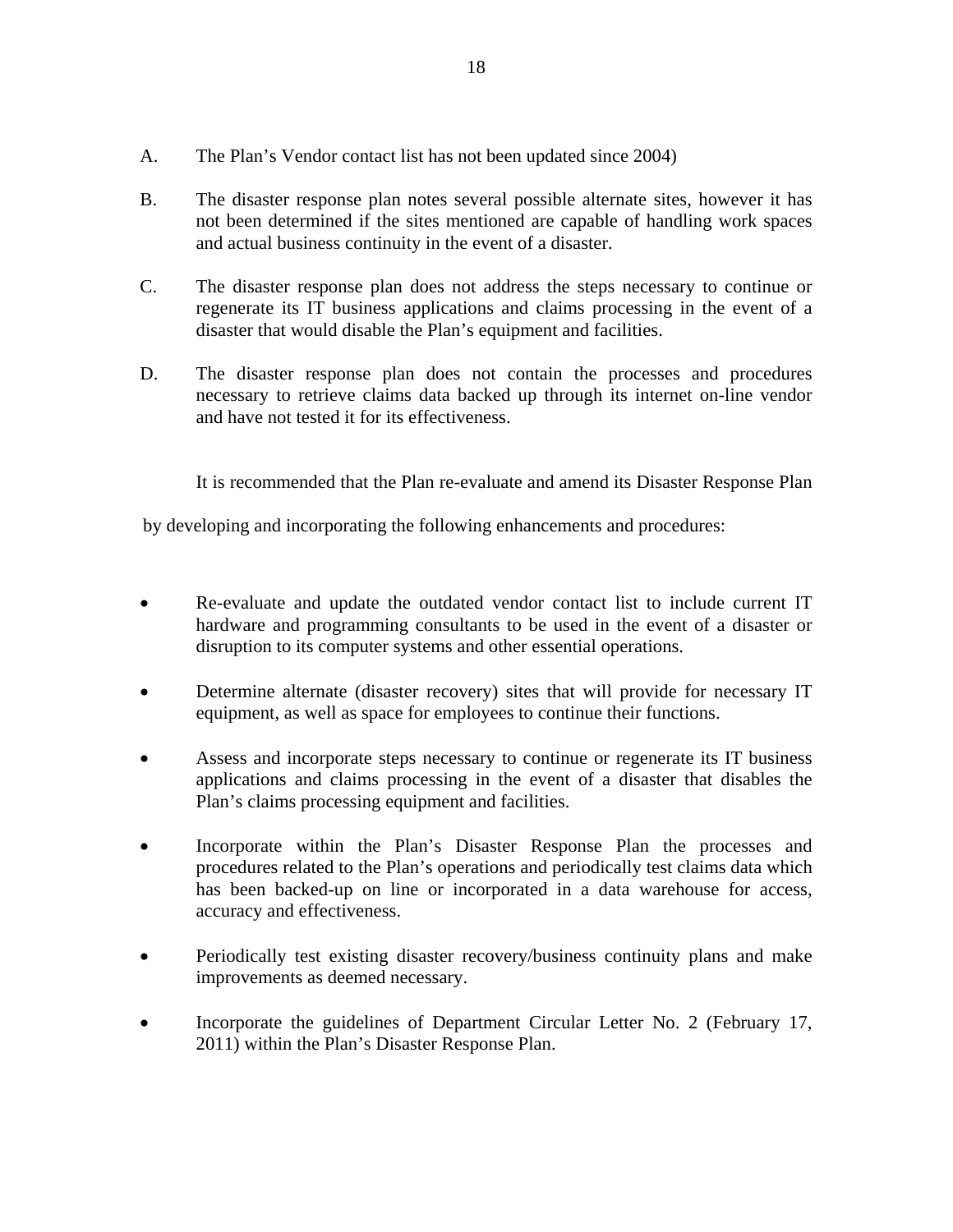#### **4. FINANCIAL STATEMENTS**

#### A. Balance Sheet

The following shows the assets, liabilities, and surplus as determined by this examination and as reported by the Plan in its filed Annual Statement as of December 31, 2010. This statement is the same as the balance sheet filed by the Plan in its annual statement.

| <b>Assets</b>                                  | Examination    | Plan        |  |
|------------------------------------------------|----------------|-------------|--|
| <b>Bonds</b>                                   | \$3,648,067    | \$3,648,067 |  |
| Common stocks                                  | 642,668        | 642,668     |  |
| Real estate                                    | 267,328        | 267,328     |  |
| Cash and short-term investments                | 4,036,965      | 4,036,965   |  |
| Investment income due and accrued              | 36,947         | 36,947      |  |
| Uncollected premiums                           | 137,810        | 137,810     |  |
| Health care and other receivables              | 8,589          | 8,589       |  |
| <b>Total assets</b>                            | \$8,778,374    | \$8,778,374 |  |
| Liabilities                                    |                |             |  |
| Claims unpaid                                  | \$3,140,000    | \$3,140,000 |  |
| Unpaid claims adjustment expenses              | 320,330        | 320,330     |  |
| Current federal and foreign income tax payable |                |             |  |
| and interest thereon                           | 13,162         | 13,162      |  |
| Premiums received in advance                   | 3,052,661      | 3,052,661   |  |
| General expenses due or accrued                | 556,168        | 556,168     |  |
| Aggregate write-ins for other liabilities      | 1,527          | 1,527       |  |
| <b>Total liabilities</b>                       | \$7,083,848    | \$7,083,848 |  |
| <b>Surplus</b>                                 |                |             |  |
| <b>Statutory reserve</b>                       | \$765,135      | \$765,135   |  |
| Unassigned funds (surplus)                     | <u>929,391</u> | 929,391     |  |
| Total reserves and unassigned funds            | \$1,694,526    | \$1,694,526 |  |
| Total liabilities and surplus                  | \$8,778,374    | \$8,778,374 |  |

Note: The Internal Revenue Service has not conducted any federal income tax audits of the Plan through tax year 2010. The examiner is unaware of any potential exposure of the Plan to any tax assessment and no liability has been established herein for such contingency.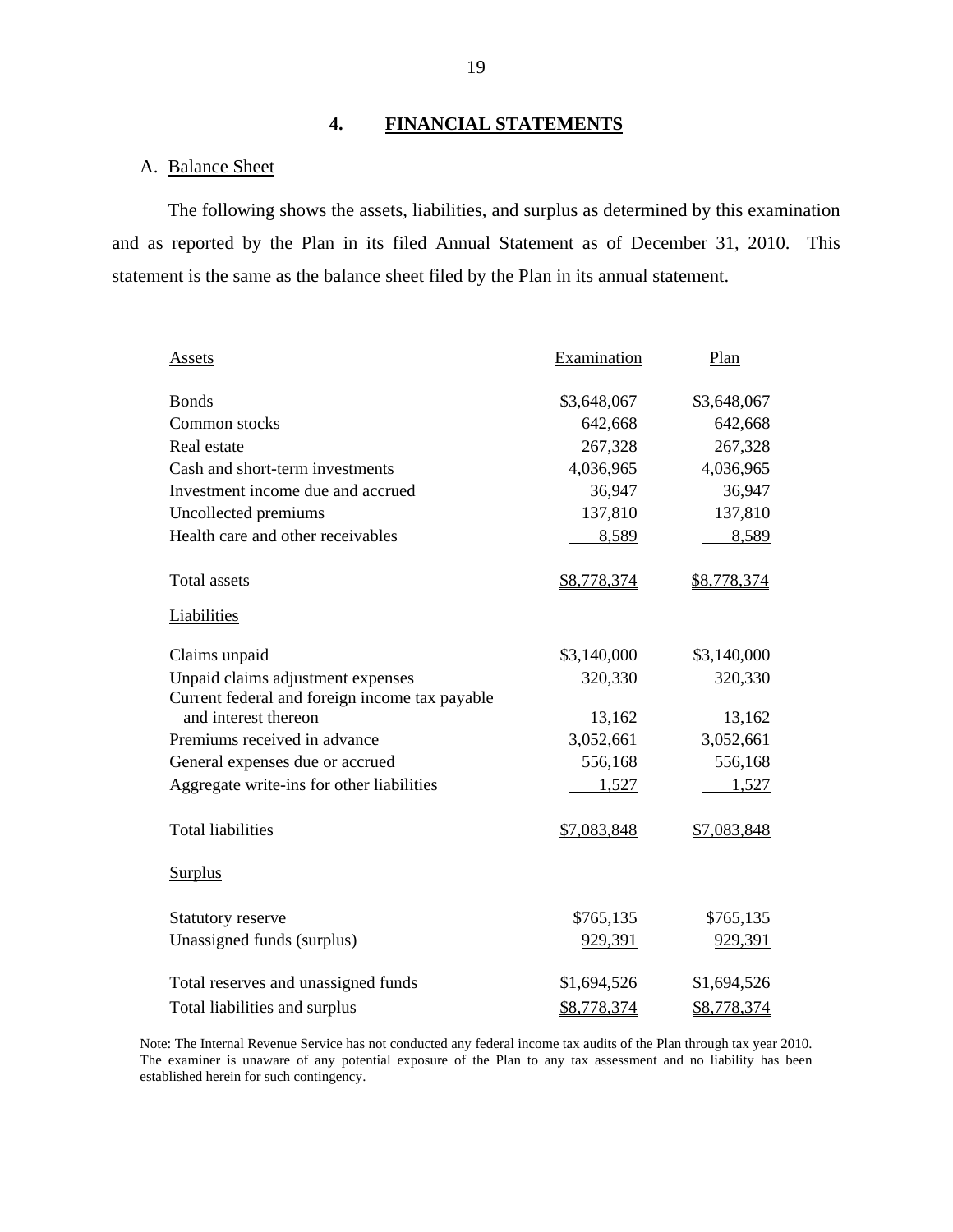# B. Statement of Revenue, Expenses and Surplus

Surplus decreased \$669,829 during the three-year examination period, January 1, 2008 through December 31, 2010, detailed as follows:

## Revenue

| Net premium income                   | \$16,311,608 |              |
|--------------------------------------|--------------|--------------|
| Net investment income                | 298,301      |              |
| Net realized capital gain            | (13,062)     |              |
| Other income                         | 96,097       |              |
| Total revenue                        |              | \$16,692,944 |
| Expenses                             |              |              |
| Claims incurred                      | \$13,509,180 |              |
| Claims adjustment expenses           | 1,310,262    |              |
| General administrative expenses      | 2,398,863    |              |
| Total expenses                       |              | 17,218,305   |
| Net loss before federal income taxes |              | (525, 361)   |
| Federal income taxes incurred        |              | (2,815)      |
| Net loss                             |              | 522,546)     |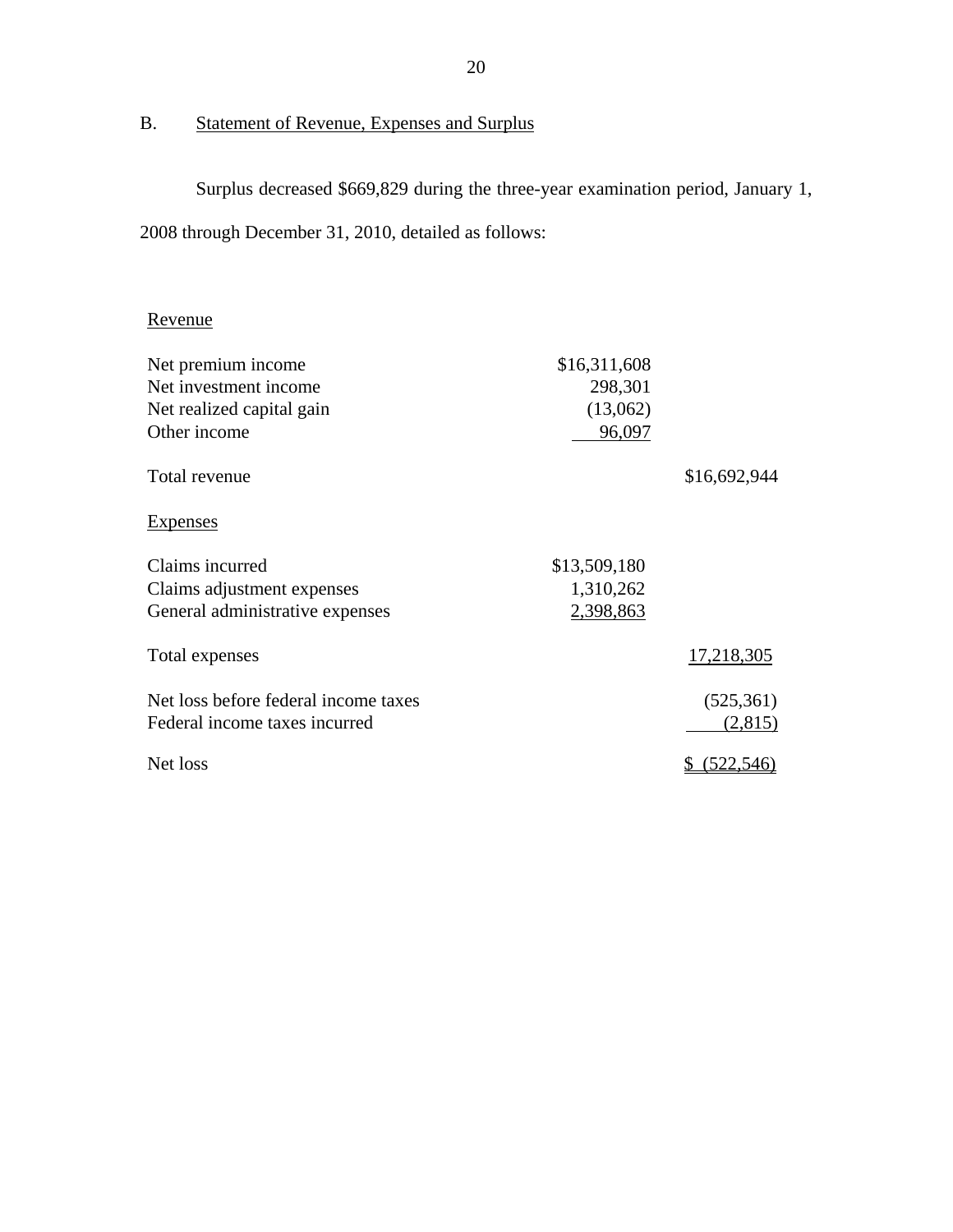#### Changes in Surplus

Surplus, per report on examination, as of December 31, 2007 \$ 2,364,355

|                                        | Gains in<br><b>Surplus</b> | Losses in<br><b>Surplus</b> |            |
|----------------------------------------|----------------------------|-----------------------------|------------|
| Net loss                               |                            | \$522,546                   |            |
| Change in net unrealized capital gains |                            | 148,672                     |            |
| Change in not admitted assets          | \$1,389                    |                             |            |
| Net decrease in surplus                |                            |                             | (669, 829) |
| Surplus, per report on examination,    |                            |                             |            |
| as of December 31, 2010                |                            |                             |            |

#### **5. CLAIMS UNPAID**

The examination liability of \$3,140,000 for the above captioned account is the same as the amount reported by the Plan in its filed annual statement as of December 31, 2010.

The examination analysis of the claims unpaid reserve was conducted in accordance with generally accepted actuarial principles and practices and was based on statistical information contained in the Plan's internal records and its filed annual statements as verified by the examiner during the examination. The examination reserve was based upon actual payments made through a point in time, plus an estimate for claims remaining unpaid at that date. Such estimate was calculated based on actuarial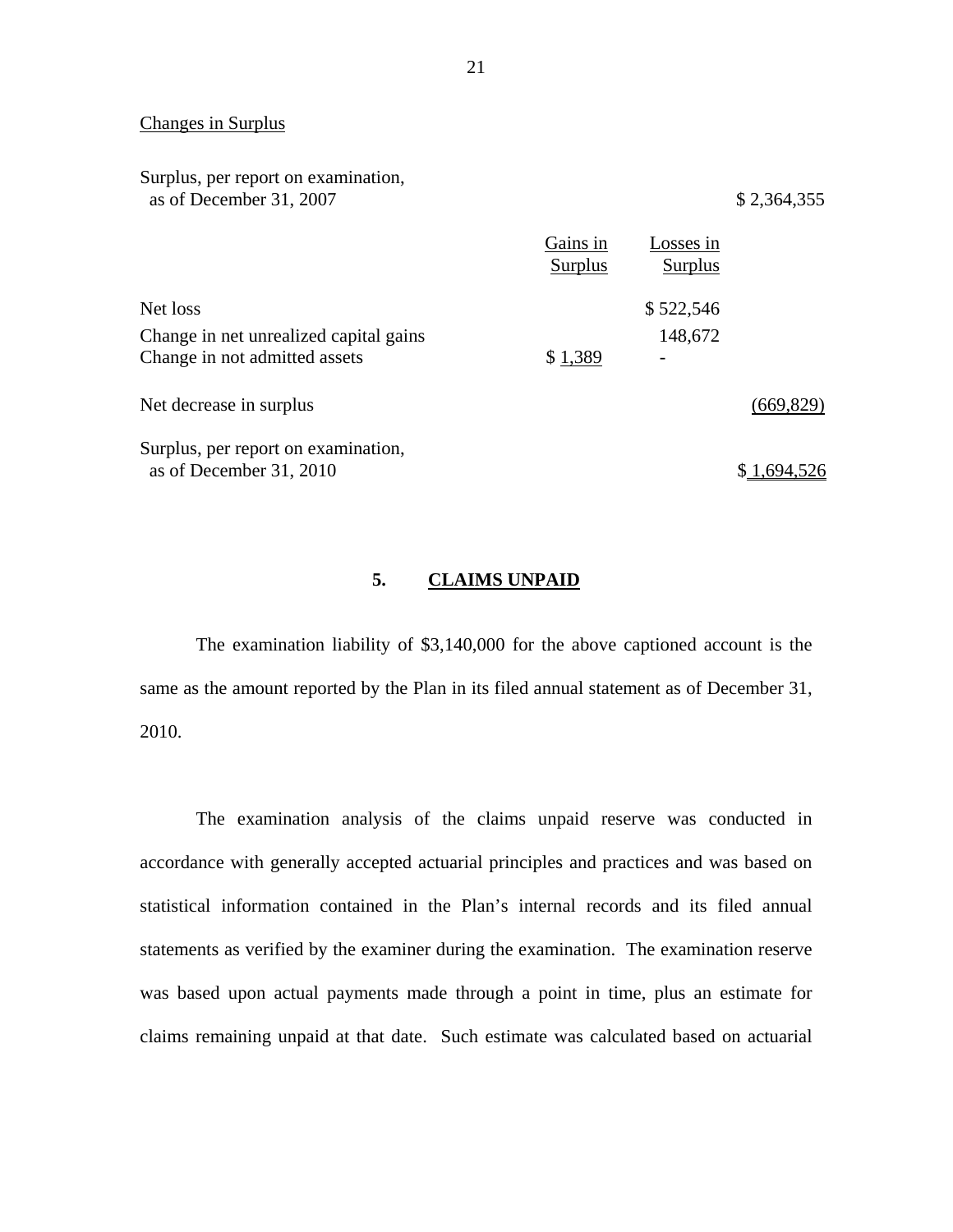<span id="page-23-0"></span>principles, which utilized the Plan's experience in projecting the ultimate cost of claims incurred on or prior to December 31, 2010.

#### **6. MARKET CONDUCT ACTIVITIES**

In the course of this examination, a review was made of the manner in which the Plan conducts its business practices and fulfills its contractual obligations to policyholders and claimants. The review was general in nature and is not to be construed to encompass the more precise scope of a market conduct examination. The review was directed at the practices of the Plan in the following major areas:

- A. Agents and brokers
- B. Advertising
- C. Complaints
- D. Claims processing review

#### A. Agents and Brokers

Neither of the two Plan's officers, acting as agents, writes direct business without a New York license. It was noted that a portion of new business is derived through direct sales. Furthermore, those involved in the direct sales initiatives (Executive Director and Marketing Manager) are not licensed as agents. Between 2008 and 2011, 6 school contracts were obtained by unlicensed employees of the Plan.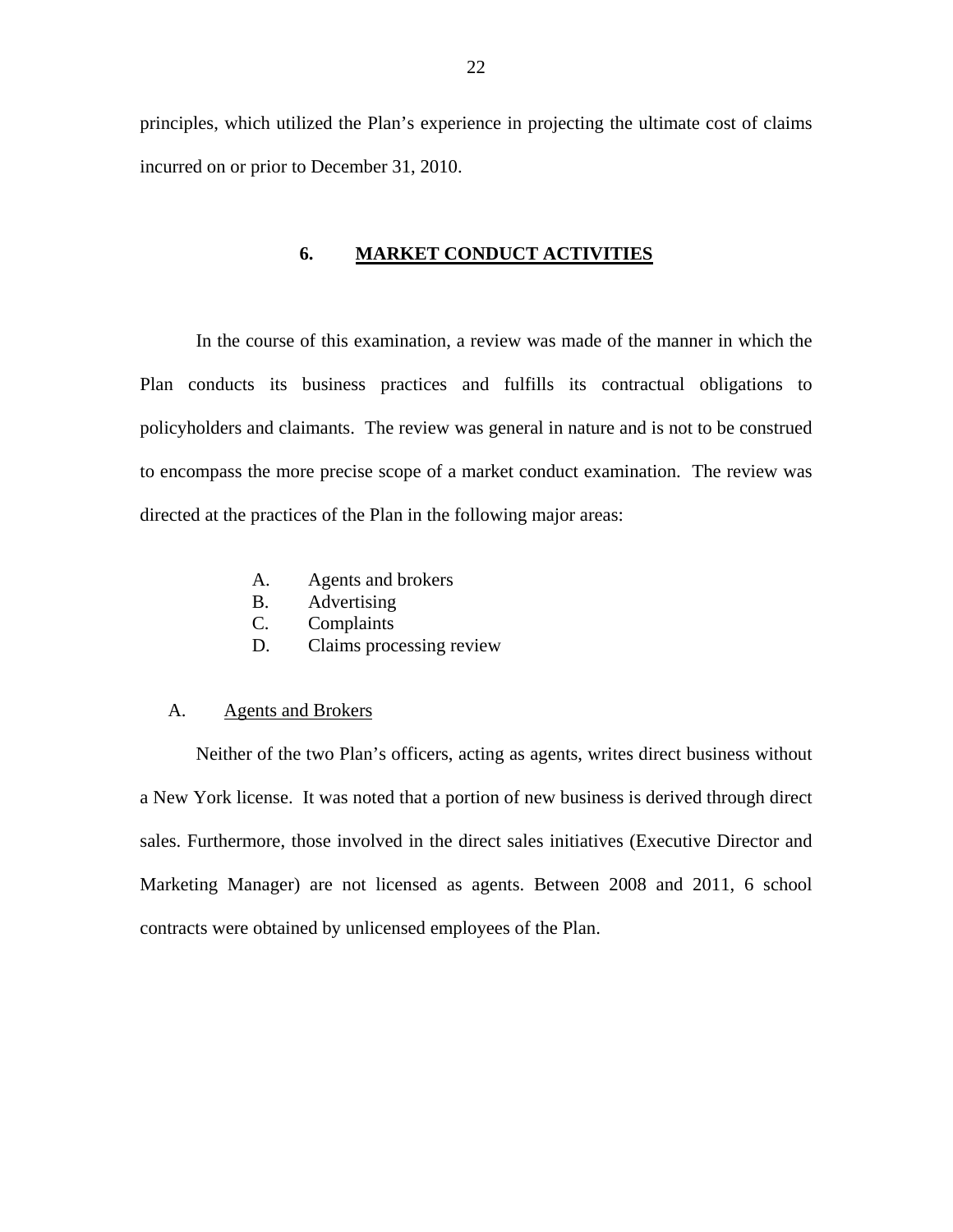<span id="page-24-0"></span>Section 2102(a)(1) of the New York Insurance Law states:

"No person, firm, association or corporation shall act as an insurance producer, insurance adjuster or life settlement broker in this state without having authority to do so by virtue of a license issued and in force pursuant to the provisions of this chapter."

It is recommended that the Plan complies with the provisions of Section 2102(a)(1) of the New York Insurance Law.

#### B. Advertising

The Plan does not maintain a general advertising log of all advertising materials

produced in New York. Specifically it was noted that the Plan does not maintain a file of

all advertisements produced in accordance with the requirements of Department

Regulation No. 34 (11 NYCRR 215.17(a)), which states:

"(a) Advertising file. Each insurer shall maintain at its home or principal office a complete file containing every printed, published or prepared advertisement of its individual policies and typical printed, published or prepared advertisements of its blanket, franchise and group policies hereafter disseminated in this or any other state whether or not licensed in such other state, with a notation attached to each such advertisement which shall indicate the manner and extent of distribution and the form number of any policy advertised. Such file shall be subject to regular and periodical inspection by the department. All such advertisements shall be maintained in said file for a period of either four years or until the filing of the next regular report on examination of the insurer, whichever is the longer period of time."

It is recommended that the Plan complies with Department Regulation No. 34 (11

NYCRR 215.17(a)) and maintain a log of all advertisements.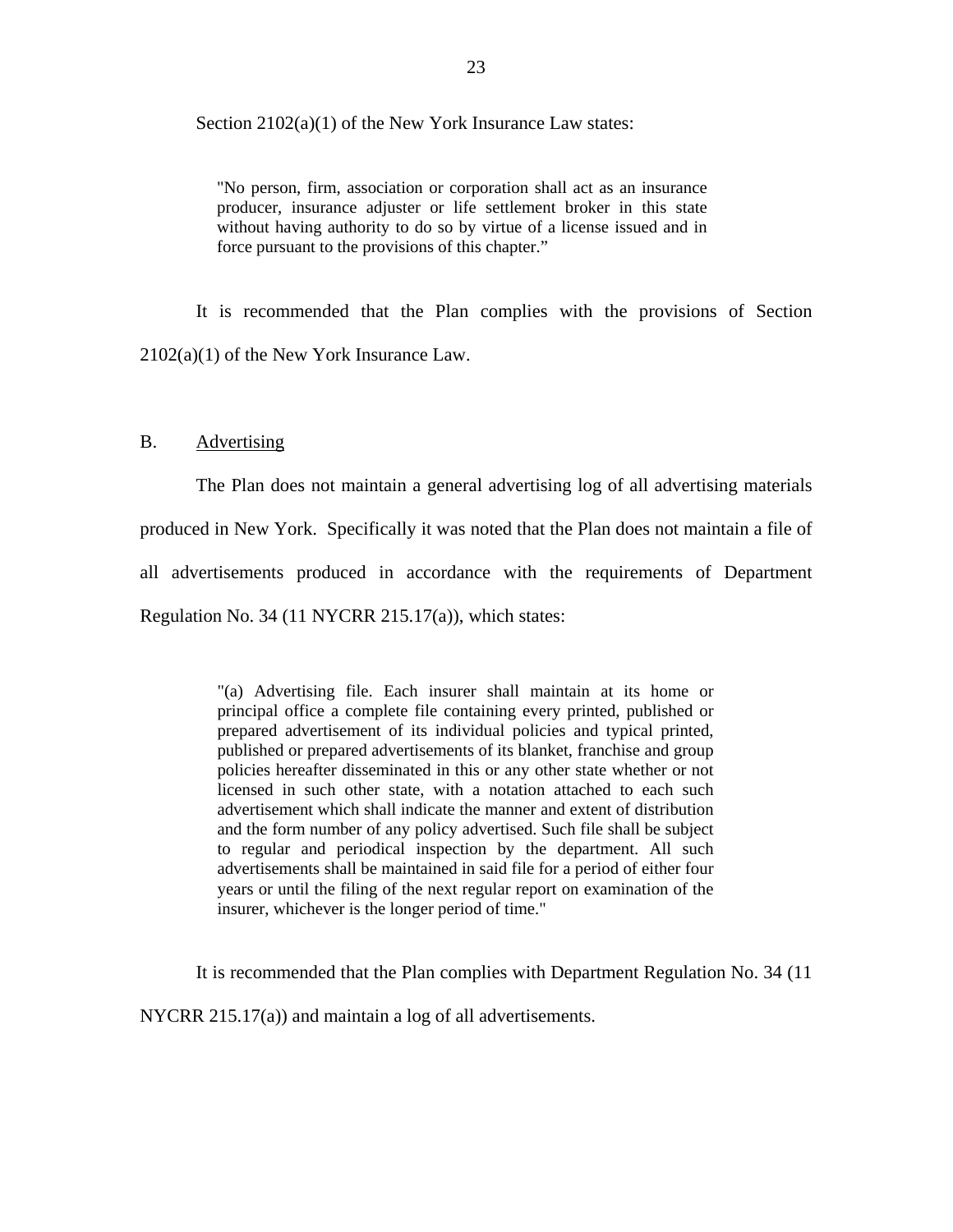#### <span id="page-25-0"></span>C. Complaints

The Plan does not maintain a general complaint log as required by Department Regulation No. 64. The Plan did not maintain a log of the complaints that are not received by the Department's Consumer Services Bureau, in violation of Department Regulation No. 64. New York Insurance Department Office of General Counsel Opinion No. 03-11-22 concludes the following:

> "An authorized insurer is required by regulation 64 to maintain a log of all complaints it receives, irrespective of whether the complaints were also lodged with the New York State Insurance Department."

It is recommended that the Plan complies with Department Regulation No. 64 and maintain a log of complaints received, regardless of whether they are received from the Department's Consumer Service Bureau or by a member/provider or other source.

Furthermore a review of complaints revealed that the Plan does not have a formal policy to respond to complaints. In one particular example, the Plan did not send a copy of its response to the member, which was the original complainant, but rather the response to the complaint was sent to the Department. The Plan's policy indicates that:

> "The Plan will commence the appeal process within 30 days of receiving the required information. A written response will be issued within 5 days of the determination."

It was noted when reviewing complaint files received from the Department that the Plan does not always respond to the person appealing in writing.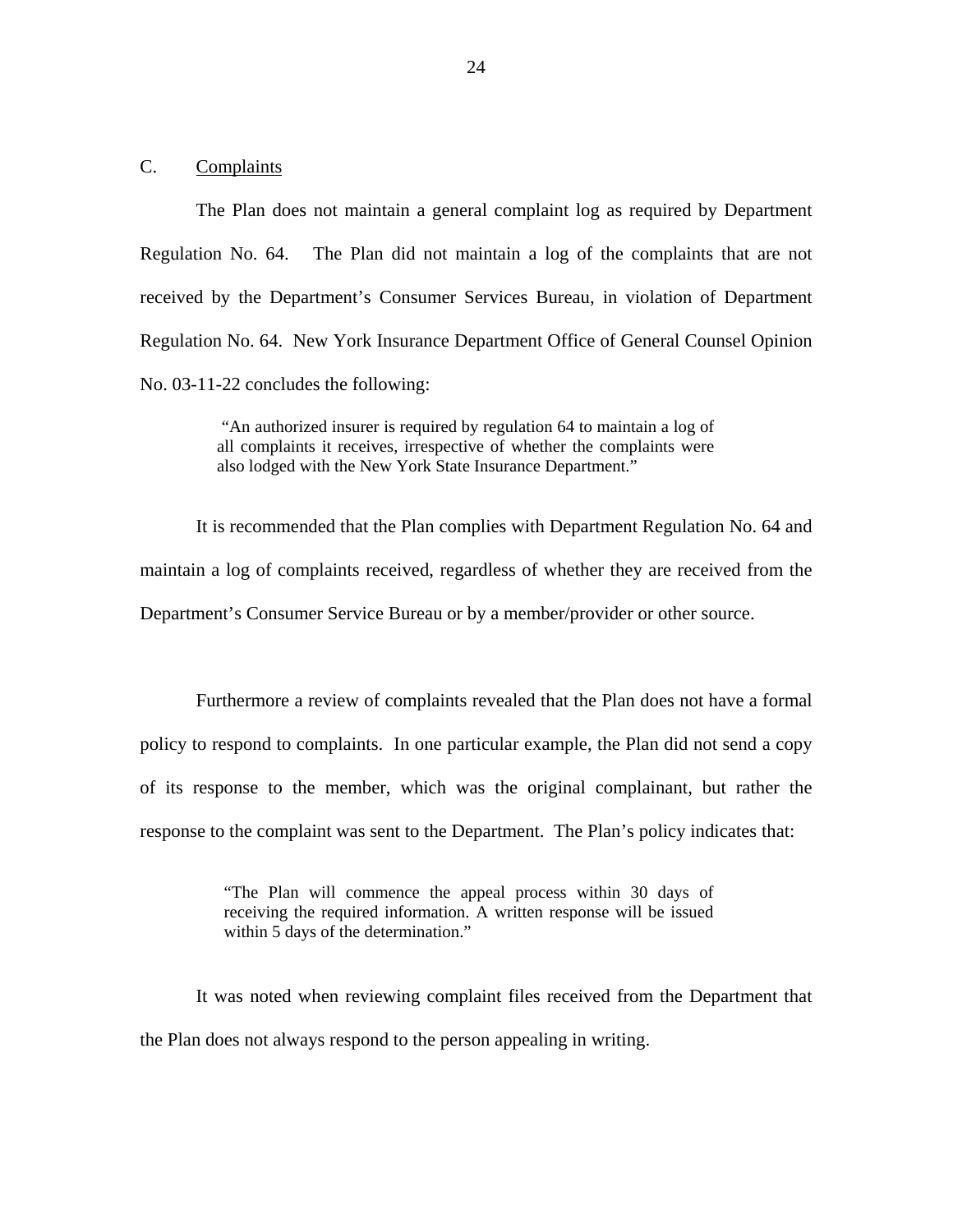<span id="page-26-0"></span>It is recommended that the Plan follows its own documented procedures when handling consumer complaints.

#### D. Claims Processing Review

New York Insurance Law Section 3224-a(a) states in part:

"Except in a case where the obligation of an insurer… to pay a claim submitted by a policyholder or person covered under such policy…or make a payment to a health care provider is not reasonably clear, or when there is a reasonable basis supported by specific information available for review by the superintendent that such claim or bill for health care services rendered was submitted fraudulently, such insurer or organization or corporation shall pay the claim to a policyholder or covered person or make a payment to a health care provider within forty-five days of receipt of a claim or bill for services rendered"

Further, New York Insurance Law, Section 3224-a(b) states in part:

"In a case where the obligation of an insurer or an organization or corporation licensed or certified pursuant to article fortythree of this chapter…to pay a claim or make a payment for health care services rendered is not reasonably clear due to a good faith dispute regarding the eligibility of a person for coverage, the liability of another insurer or corporation or organization for all or part of the claim, the amount of the claim, the benefits covered under a contract or agreement, or the manner in which services were accessed or provided, an insurer or organization or corporation shall pay any undisputed portion of the claim in accordance with this subsection and notify the policyholder, covered person or health care provider in writing within thirty calendar days of the receipt of the claim:

(1) that it is not obligated to pay the claim or make the medical payment, stating the specific reasons why it is not liable; or

(2) to request all additional information needed to determine liability to pay the claim or make the health care payment.

Upon receipt of the information requested in paragraph two of this subsection or an appeal of a claim or bill for health care services denied pursuant to paragraph one of this subsection, an insurer or organization or corporation licensed pursuant to article forty-three of this chapter or article forty-four of the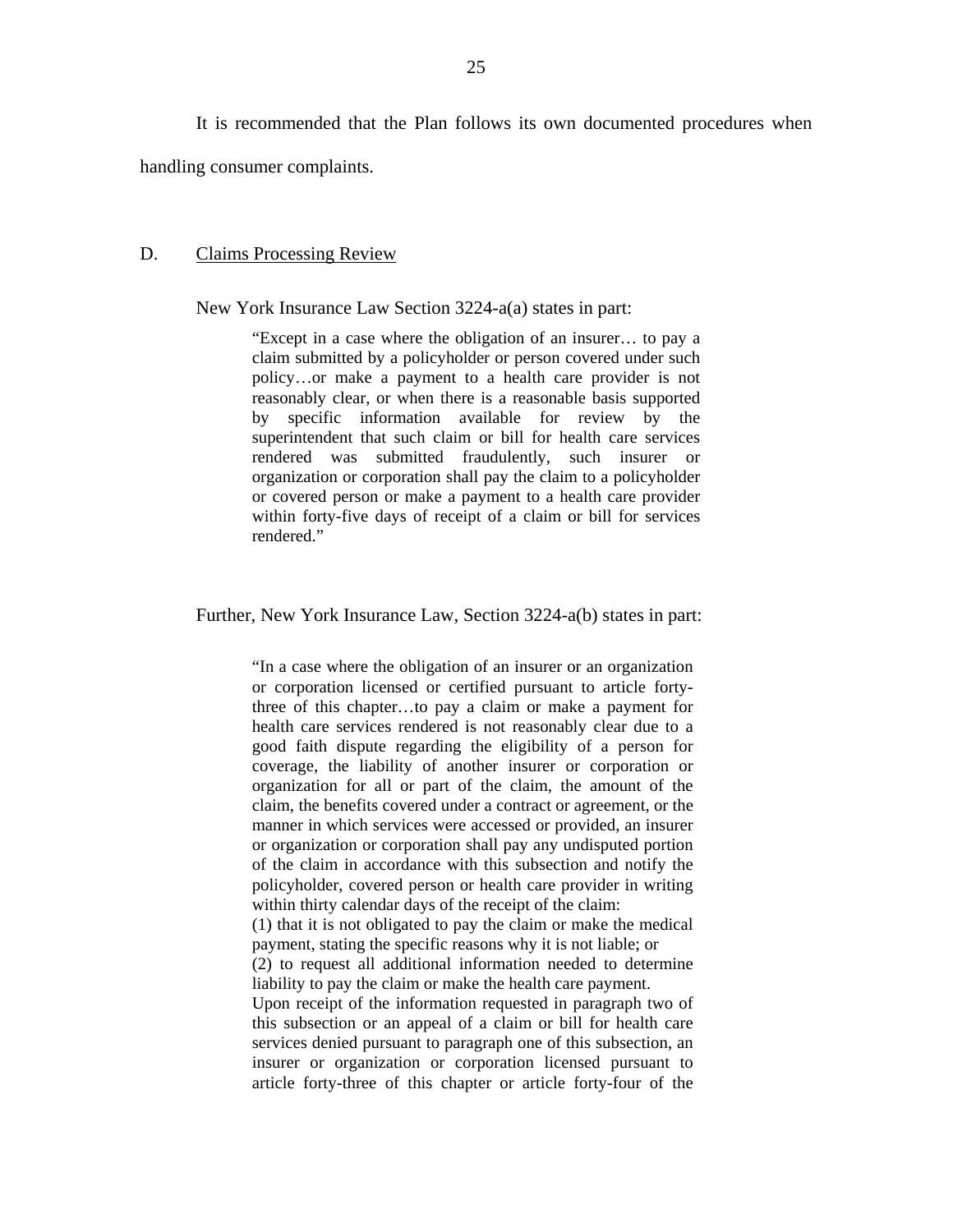public health law shall comply with subsection (a) of this section."

In 2009 and 2010, the Plan experienced an unusually high volume of submitted claims. The Plan could not conclude definitively upon the reason for this. In addition, the Plan's claims group leader and main claims processor were unable to work for an extended period of time due to personal reasons. During that time, claims processing was severely backlogged and claims remained unprocessed for over a month. The Plan was caught unprepared for such events and did not have a plan in place to compensate for such events. To compound the problem, the delayed processing resulted in a substantial increase of duplicate claims, as well as customer complaints and inquiries. The result is that claims sat unprocessed for an extended period, leading to violations of the New York Prompt Pay Law, Sections  $3224-(a)(a)$  and  $3224-(b)$  as described further below.

It is recommended that the Plan develops a replacement and training plan for the Plan's key claims processors that would provide practical alternatives to minimizing delays during times of claims processing and business interruption.

A claims review to determine compliance with the New York Prompt Pay Law could not be achieved systematically by the examiner due to the way certain dates are accounted for in the Plan's claims system. The claims system does not distinguish the date whereby the claim is eligible for payment. Therefore the "clock start date" can not be utilized to determine the number of days from claim receipt date to the date of adjudication of the claim. Since the Plan is a secondary insurer, requests for documents and coordination of benefits takes place for the majority of its claims. The "clock start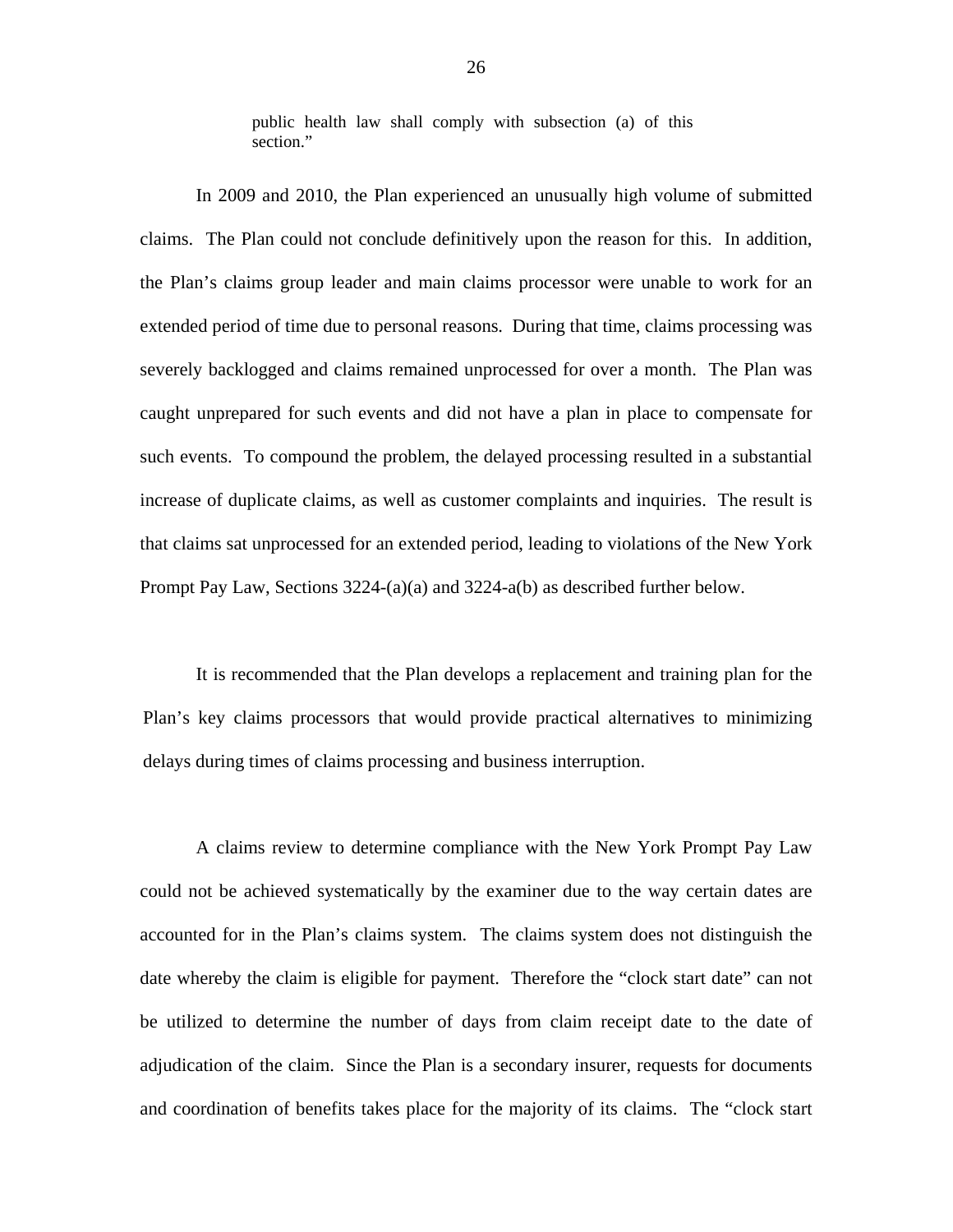date" or "clock restart date" is essential to determine the number of days taken to adjudicate claims.

It is recommended that the Plan's claims processing system be revised to capture the date a claim becomes eligible for payment, thereby allowing the Plan, as well as the Department examiners, to determine Prompt Pay Law compliance.

A claims review was performed by the examiner using a random sampling methodology covering the claims adjudicated in calendar year 2010, in order to evaluate the overall accuracy and compliance environment of the Plan's claims processing. The sampling process, which was performed using ACL for Windows, an auditing software program, was devised to test various attributes deemed to be necessary for proper processing of claims and compliance with the New York Prompt Pay Law. The sample size comprised of 50 claims.

The review of the 50 claims selected for review revealed that a large percentage were in violation of the Prompt Pay Law. Of the 50 claims, 31 (62%) were in violation of New York Insurance Law Section 3224-a(a). Additionally 16 of the 50 (32%) claims were in violation of New York Insurance Law Section 3224-a(b). These results are reflective of problems encountered by the Plan as described above.

It is recommended that the Plan complies with Sections 3224-a(a) and (b) of the New York Insurance Law.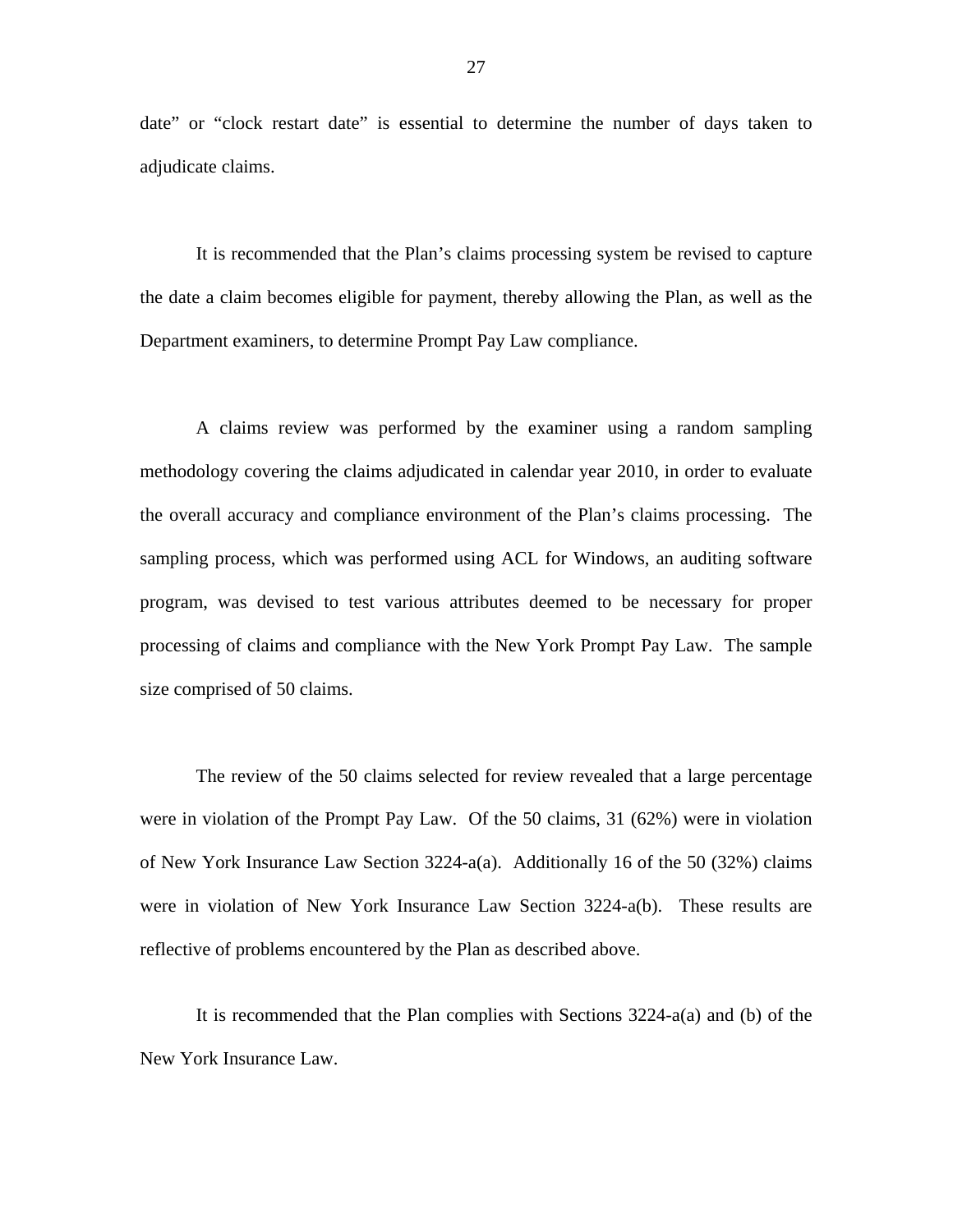#### **7. COMPLIANCE WITH PRIOR REPORT ON EXAMINATION**

The prior report on examination as of December 31, 2007, contained the following nine (9) comments and recommendations (page numbers refer to the prior report on examination):

| <b>ITEM</b>                                                                           |          |
|---------------------------------------------------------------------------------------|----------|
| the contract of the contract of the contract of the contract of the contract of<br>NO | PAGE NO. |
| $\sim$ $\sim$                                                                         |          |

Description of the Plan

1. Description of the Plan<br>It is recommended that the Plan report the proper date of its in is recommended that the Fran report the proper date of its<br>incorporation and commencement of business within its future statutory filings with this Department.

*The Plan has complied with this recommendation.* 

#### **Management and Controls**

2. Management and Controls<br>It is recommended that the Plan amend its by-laws to reflect 7 compliance with Section  $4301(k)(1)$  of the New York Insurance Law. It is further recommended that the Plan's board be constructed to comply with Section  $4301(k)(1)$  of the New York Insurance Law.

*The Plan has complied with these recommendations.* 

**Limitation of Expenses** 

3. Limitation of Expenses<br>It is recommended that the Plan comply with the requirements of 11 Section 4309(a)(2) of the New York Insurance Law relative to the limitation of expenses.

> *The Plan has not complied with this recommendation. A similar recommendation is included in this report.*

**Approval of Investments** 

4. Approval of Investments<br>It is recommended that the Plan comply with the investment 11 approval requirements of Section 1411(a) of the New York Insurance Law.

*The Plan has complied with this recommendation.*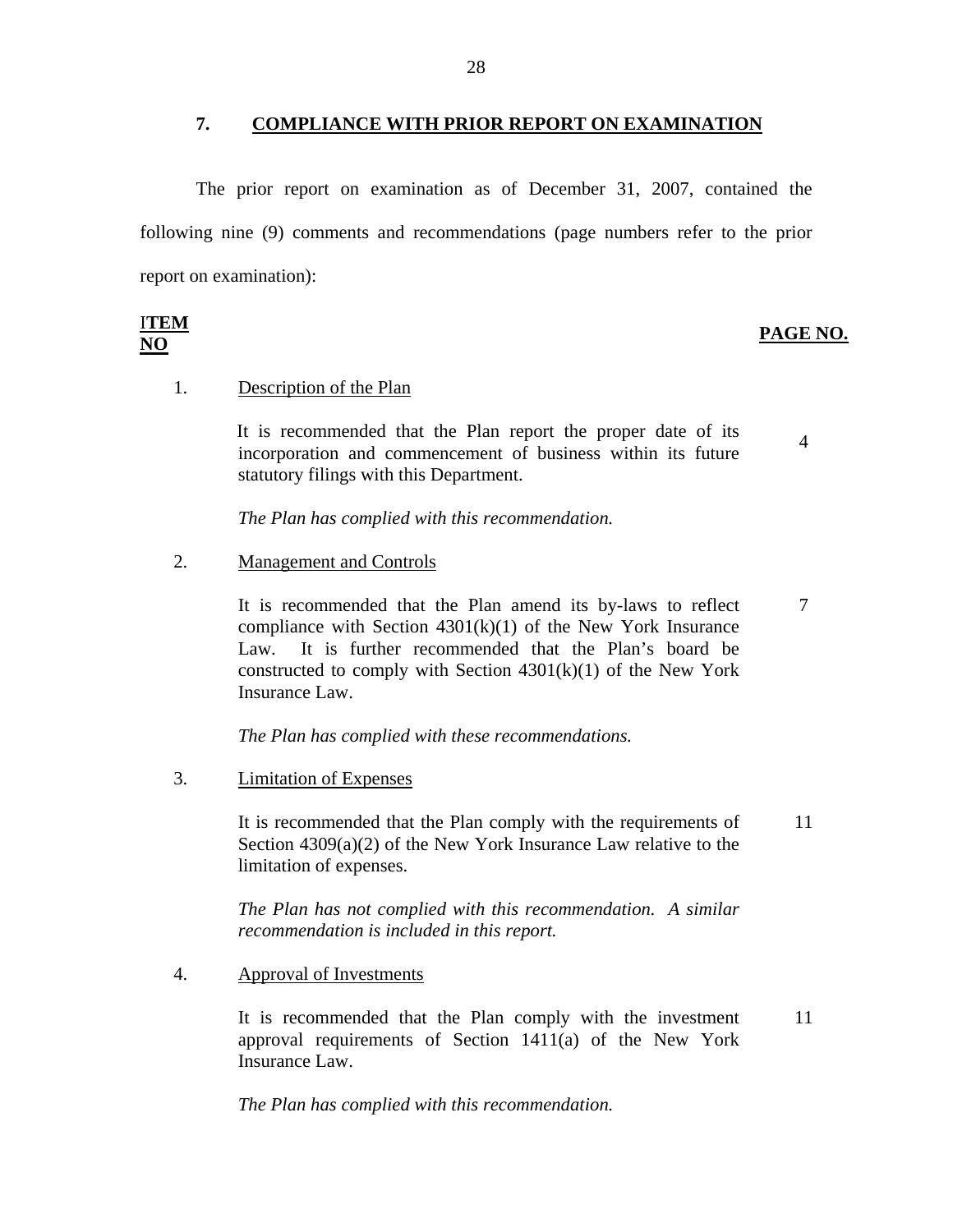#### **ITEM NO**

#### **CPA Contracted Duties**

- 5. It is recommended that the Plan incorporate the principle of segregation of duties and cease the practice of having its CPA firm perform accounting and ancillary functions on the Plan's books of account that such CPA firm also audits. 13
- 6. It is also recommended that the Plan's board of directors review the practice of having its CPA firm conduct duties which appear to be in conflict with AICPA .01 Rule 101. 13

*The Plan has not complied with these recommendations. Similar recommendations are included in this report on examination*.

#### **Claims Processing**

7. It is recommended that the Plan adopt procedures to complete the adjudication of all claims within twelve months from the date the claim is received. 19

*The Plan has complied partially to this recommendation.* 

8. In addition, it is recommended that the Plan deny claims for which information necessary to process the claim was requested but not received, and issue an EOB to the subscriber in compliance with Section 3234 of the New York Insurance Law. 19

*The Plan has complied with this recommendation.* 

**Explanation of Benefits Statements (EOBs)** 

9. It is recommended that the Plan issue EOBs that include all of the requisite information required by Sections 3234(a) and (b) of the New York Insurance Law. A similar recommendation was included in the prior Report on Examination. 21

*The Plan has complied with this recommendation.* 

### PAGE NO.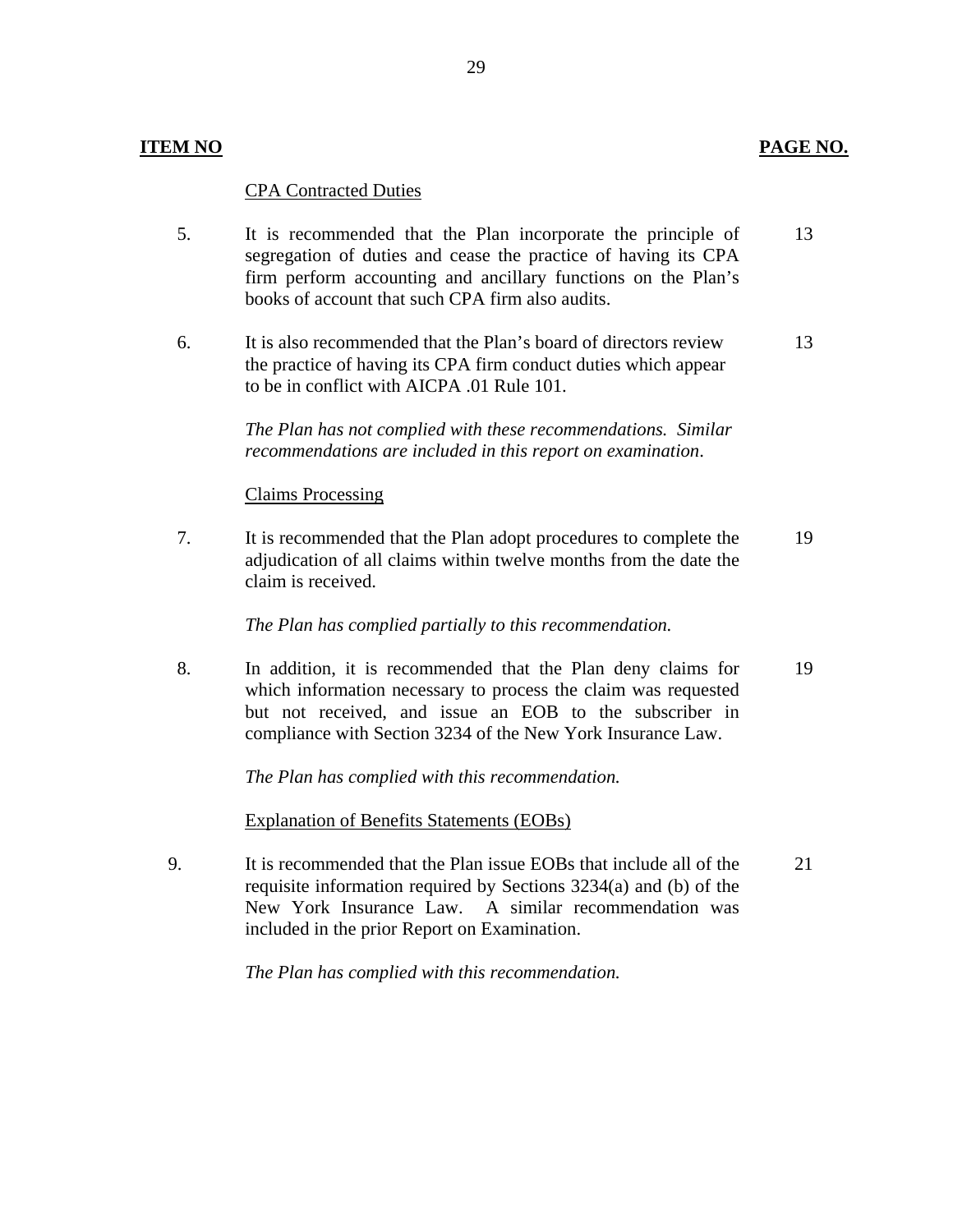#### **8. SUMMARY OF COMMENTS AND RECOMMENDATIONS**

#### PAGE NO.

9

#### **ITEM**

#### **Corporate Governance**

A. Corporate Governance<br>It is recommended that the Plan develop and implement a succession plan for its primary officers. It is recommended that such succession plan be approved by the Plan's board of directors.

#### B. **Internal Controls**

- i. It is recommended the Plan require its CPA firm to provide the Department with the evaluation of the accounting procedures and internal control systems of the Plan as required by Section 307(b) (1) of the New York Insurance Law. 12
- ii. It is recommended that the Plan formalizes and documents its internal controls processes and procedures, segregated by key functions. 12
- iii. It is also recommended that the Plan perform a general risk assessment of its operations and implement and document strategies that mitigate such risk. It is further recommended that such risk mitigation strategies be reviewed and approved by the Plan's board of directors. 12

#### **Limitation of Expenses**

C. Limitation of Expenses<br>It is recommended that the Plan complies with the requirements of Section 4309(a)(2) of the New York Insurance Law relative to the limitation of expenses. 14

> A similar recommendation was included in the prior report on examination.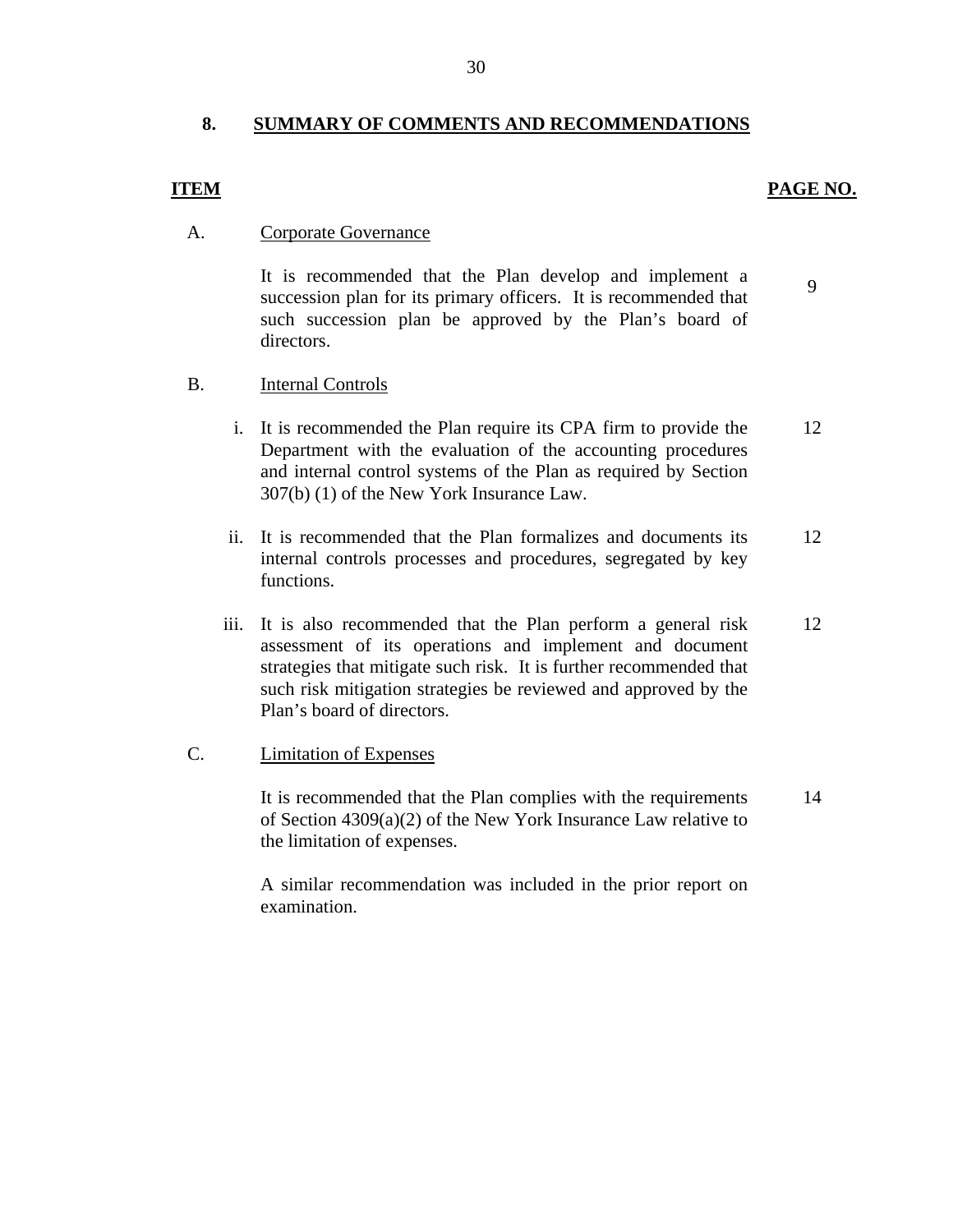#### **CPA Contracted Duties**

- D. CPA Contracted Duties<br>i. It is recommended that the Plan complies with Department Regulation No. 118, Section 89.5(e) and cease the practice of having its CPA firm perform accounting and ancillary functions of the Plan's books that such CPA firm also audits and provides an opinion on. 15
	- ii. It is recommended that the Plan's board of directors review the practice of having its CPA firm conduct duties which appear to be in conflict with AICPA .01 Rule 101. 15

Similar recommendations were included within the prior report on examination.

#### **Information Technology**

E. Information Technology<br>It is recommended that the Plan improves the existing internal controls of its IT environment by developing and incorporating the following controls within its IT control procedures: 17

- Ensure that file server cabinets remain locked and secure at all times, with access only to authorized personnel.
- Evaluate and consider an image and/or digital backup of its paper claims data thereby reducing the risk of losing claims information and other valuable documentation.
- Invest in a fire suppression system or other fire prevention equipment to protect the Plan's equipment such as file servers, desktop computers and claims documentation.
- Develop and document processes and procedures to retrieve claims data from the online data company, as well as test for accuracy and effectiveness of such retrieval process.
- F. Disaster Response Plan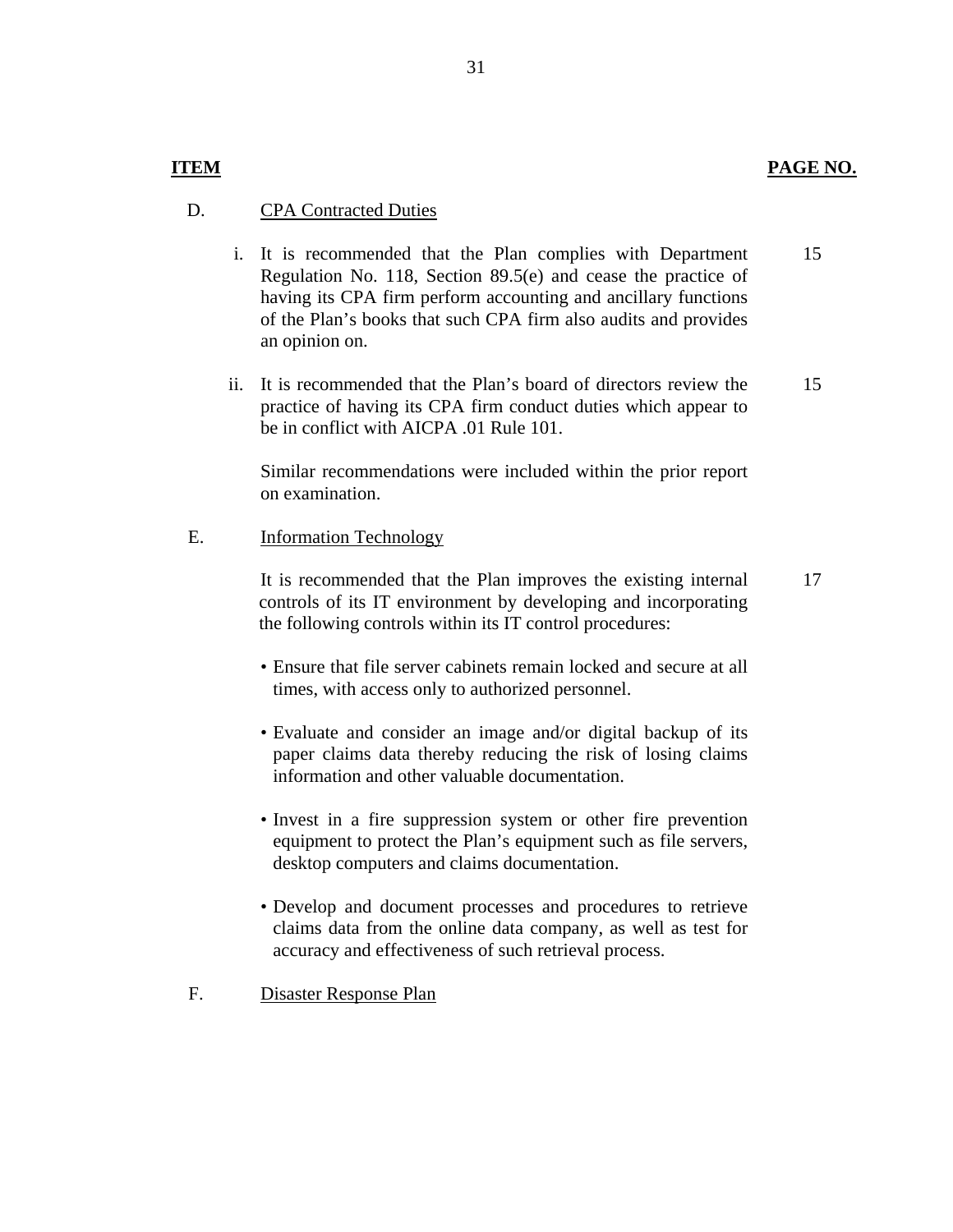18

#### **ITEM**

- Disaster Response Plan F.
	- Disaster Response Plan<br>ii. It is recommended that the Plan re-evaluate and amend its Disaster Response Plan by developing and incorporating the following enhancements and procedures:
		- Re-evaluate and update the outdated vendor contact list to include current IT hardware and programming consultants to be used in the event of a disaster or disruption to its computer systems and other essential operations.
		- Determine alternate (disaster recovery) sites that will provide for necessary IT equipment, as well as space for employees to continue their functions.
		- Assess and incorporate steps necessary to continue or regenerate its IT business applications and claims processing in the event of a disaster that disable the Plan's claims processing equipment and facilities.
		- Incorporate within the Plan's Disaster Response Plan the processes and procedures related to the Plan's operations and periodically test claims data which has been backed-up on-line or incorporated in a data warehouse for access, accuracy and effectiveness.
		- Periodically test existing disaster recovery/business continuity plans and make improvements as deemed necessary.
		- Incorporate the guidelines of Department Circular Letter No. 2 (February 17, 2011) within the Plan's Disaster Response Plan.

#### **Agents and Brokers**

G. Agents and Brokers<br>It is recommended that the Plan complies with the provisions of Section 2102(a)(1) of the New York Insurance Law. 23

#### Advertising

H. Advertising<br>It is recommended that the Plan complies with Department Regulation No. 34 (11 NYCRR 215.17(a)) and maintain a log of all advertisements. 23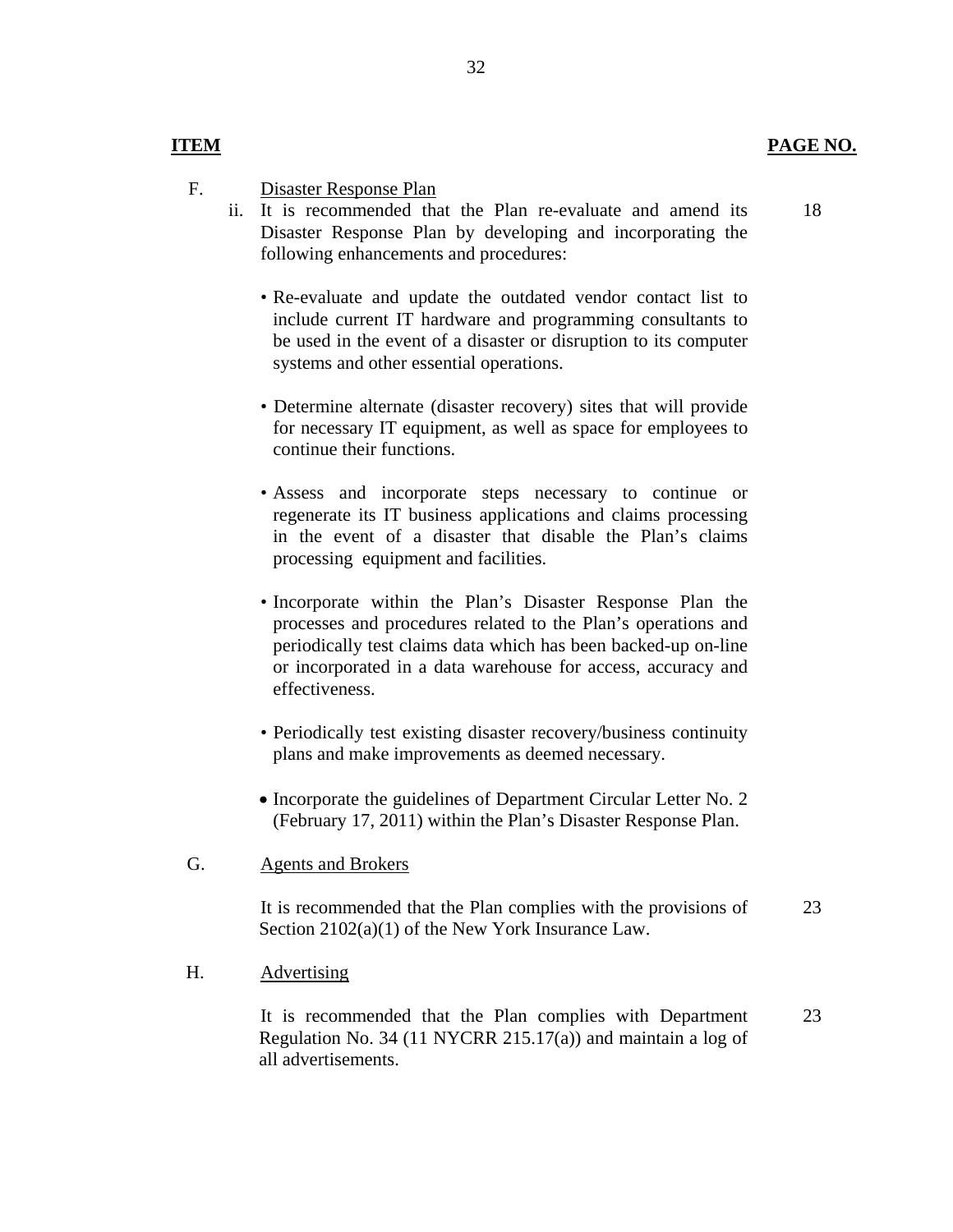#### Complaints

- I. Complaints<br>i. It is recommended that the Plan complies with Department Regulation No. 64 and maintain a log of complaints received, regardless of whether they are received from the Department's Consumer Service Bureau or by a member/provider or other source. 24
	- ii. It is recommended that the Plan follows its own documented procedures when handling consumer complaints. 25

#### J. Claims Processing Review

- i. It is recommended that the Plan develops a replacement and training plan for the Plan's key claims processors that would provide practical alternatives to minimizing delays during times claims processing and business interruption. 26
- ii. It is recommended that the Plan's claims processing system be revised to capture the date a claim becomes eligible for payment, thereby allowing the Plan, as well as the Department examiners, to determine Prompt Pay Law compliance. 27
- iii. It is recommended that the Plan complies with Section 3224-a (a) and (b) of the New York Insurance Law. 28